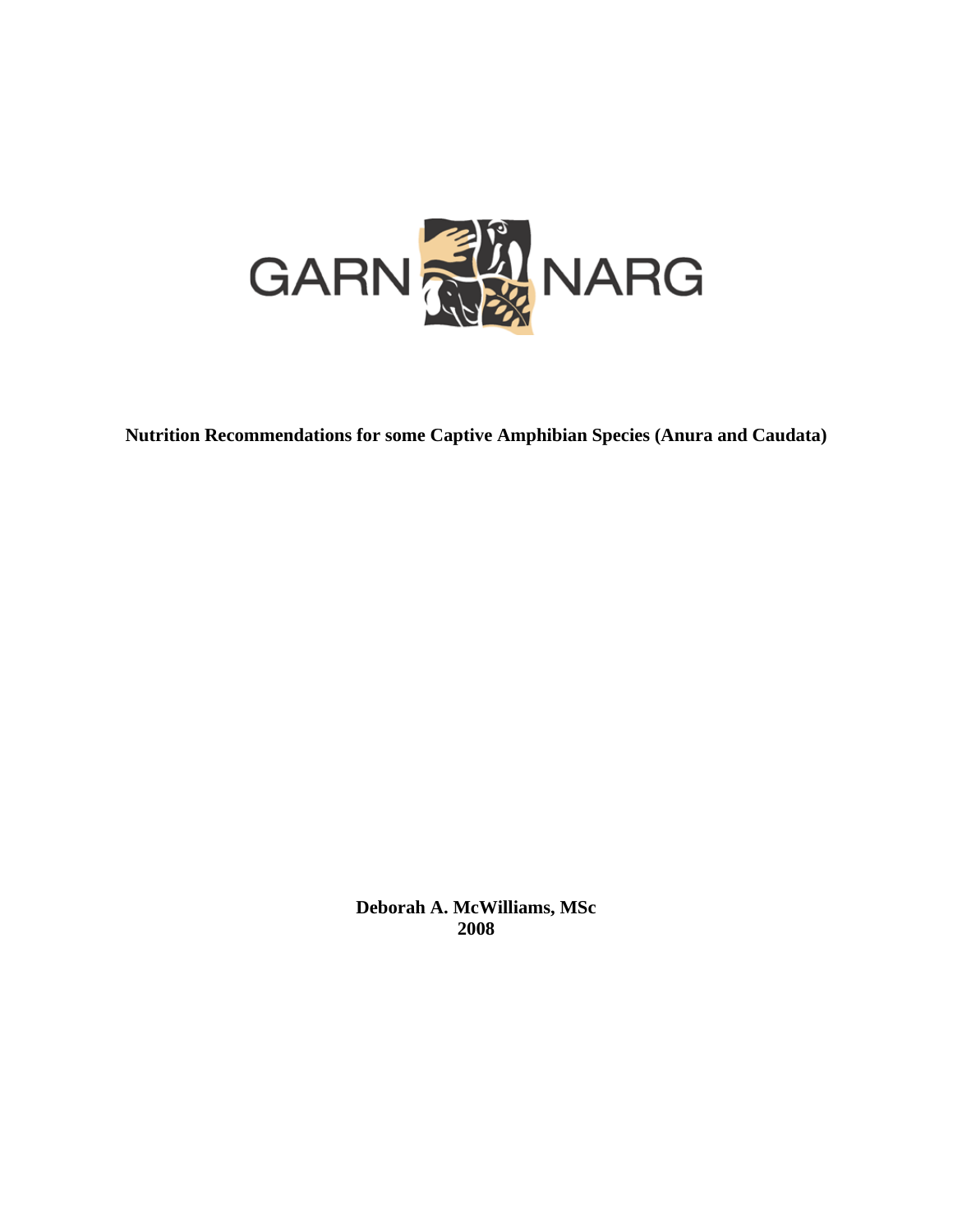#### **Index**

**Introduction 4 The Amphibian Digestive System 4 Factors in Captive Amphibian Nutrition 4 The Integument Vision Olfaction Thermoregulation Metabolism Immune Functioning Adult Anuran and Caudata Nutrition 7 Anura Caudata Dietary Protein Dietary Fat Carbohydrates Vitamins and Minerals Water Cannibalism Nutrition and Reproduction Nutrition of Larvae 10 Anuran Larvae Caudata Larvae Housing Density Growth Diet and Fatty Acids Cannibalism Nutrition of Juveniles (Froglets) 13 Providing Prey to Captive Amphibians 13 Feeding Invertebrate Prey**. **Feeding Vertebrate Prey Nutritional Pathology 15 Dietary Deficiencies Dietary Excess Metabolic Bone Disease Hypovitaminosis A Hypervitaminosis A Hypervitaminosis D Hypovitaminosis B's Secondary nutritional hyperparathyroidism (SNHP) Gout Beta-carotene Deficiency Iodine Deficiency Oxalate Toxicity**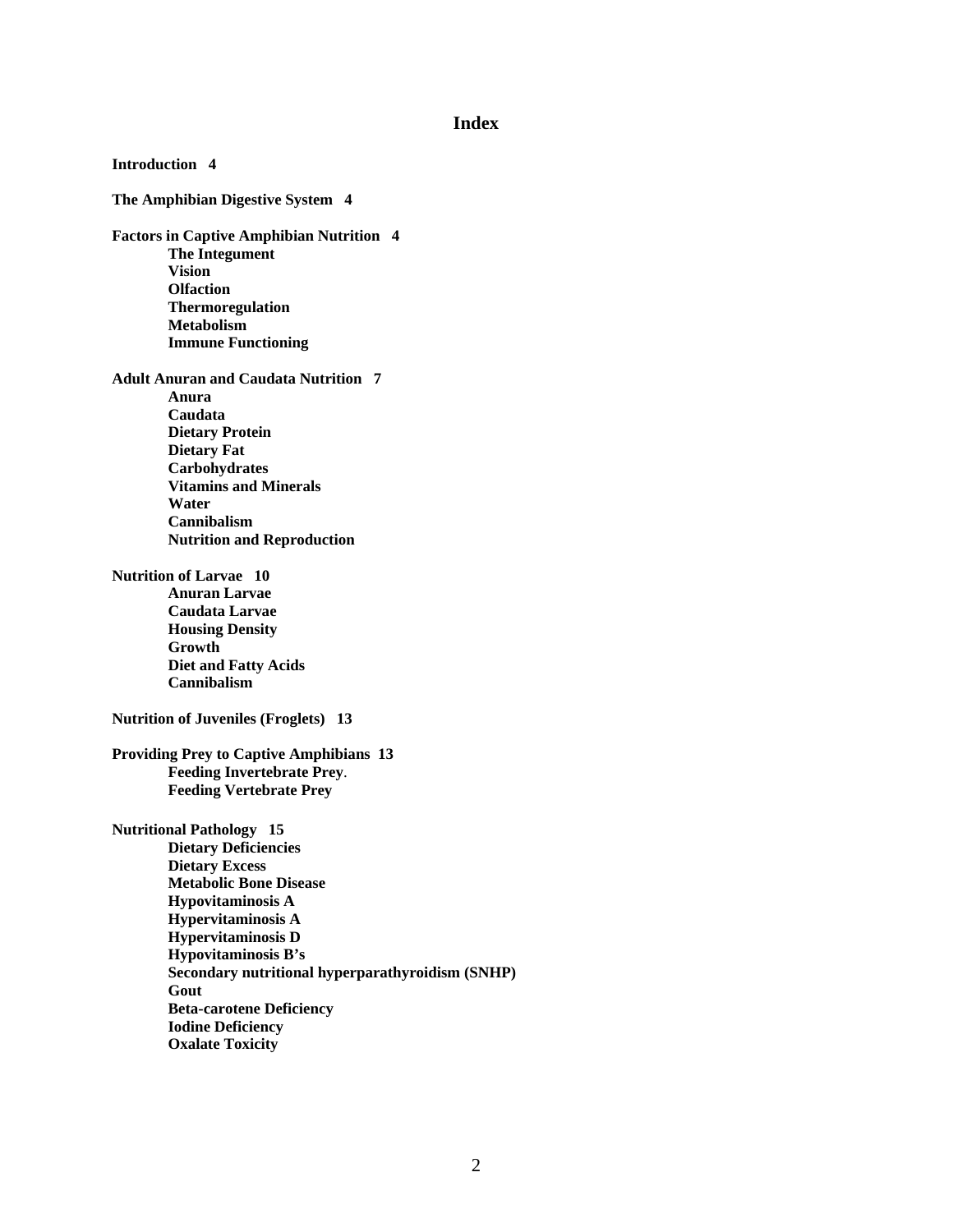**Environmental Light and Ultraviolet Light Factors Related to Nutrition 18 Deleterious Effects of Ultraviolet Light Eggs Larval stage and metamorphosis Adults**

**Environmental Enrichment 20** 

**Environmental Toxicities Related to Nutrition 21 Plastics Metals Chlorine Ammonia Nitrites and Nitrates Phosphate Toxicity Carbon Dioxide Food Toxicity**

**Bibliography and References 23** 

#### **Appendix A 32**

**Table 3. Percent Water Content, Crude Protein, Crude Fat, Ash and Gross Energy of some Common Prey Species for Captive Amphibians** 

#### **Appendix B 33**

**Table 4. Percent Water Content, and Vitamin A, Vitamin E, Calcium (Ca) and Phosphorus (P) Levels of some Common Prey Species for Captive Amphibians** 

#### **Appendix C 34**

**Table 5. A High Calcium (8%) Diet Formulated for Crickets based on Bernard (1997)**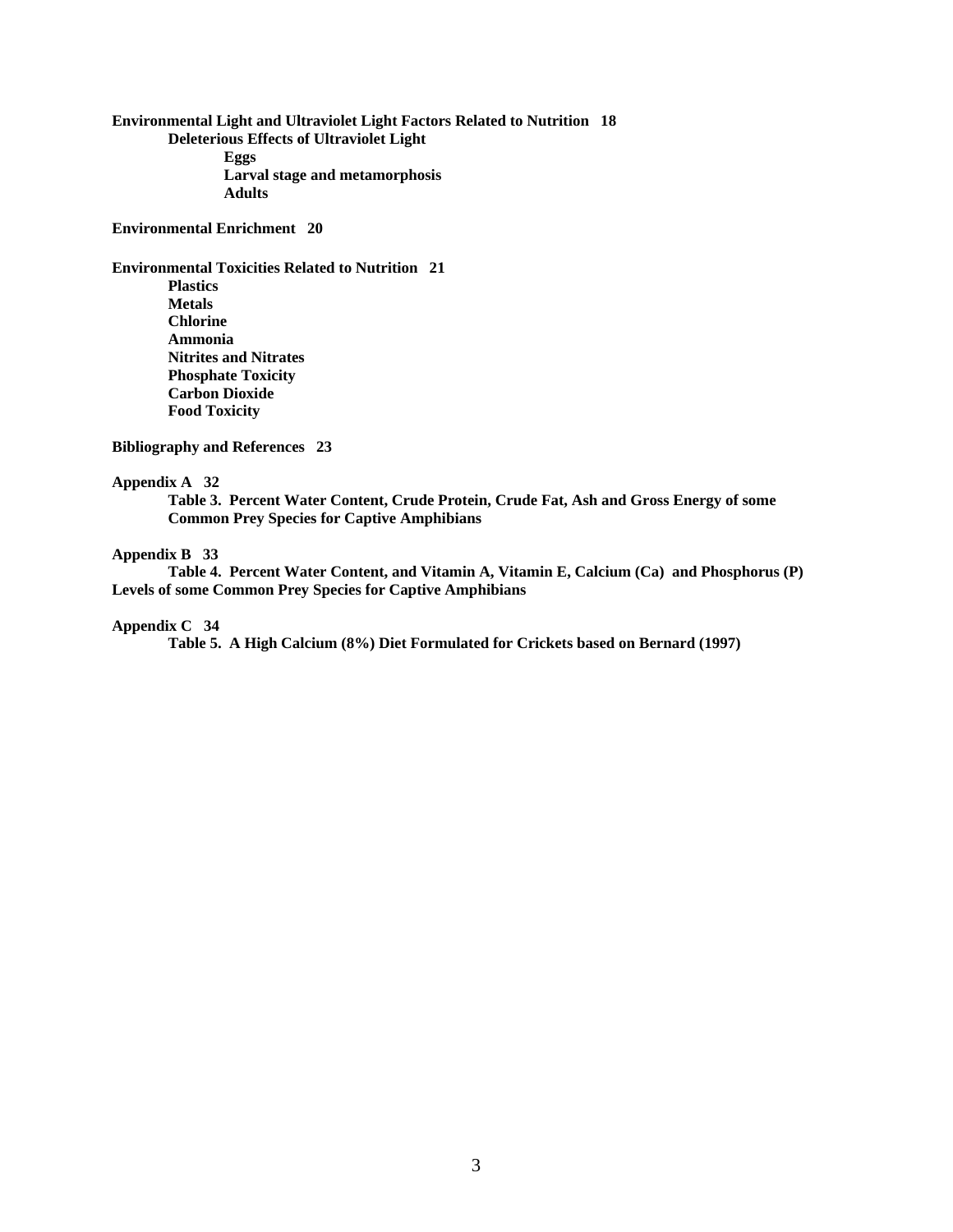#### **Introduction**

This document provides information on the nutrition of captive amphibians from the Orders Anura (frogs, bullfrogs and toads) and Caudata (newts and salamanders). Species in these Orders have very simple gastrointestinal tracts (GITs), but providing appropriate nutrition to captives can be extremely complex because of ontogenetic dietary shifts and environmental toxicities. Because of this complexity, this document can only address general factors in captive amphibian nutrition. In addition, with some exceptions, dietary provision usually must include live prey under specific environmental conditions that include the appropriate temperature, humidity and light.

Adding to the complexity of providing the appropriate nutrition to captive amphibian species is the lack of research on amphibian dietary needs. The academic and popular press often equates amphibian physiological needs with reptile species based on the similarity of environmental conditions because amphibians and reptiles are both ectotherms. This reasoning is both deductive and intuitive, but we lack reliable and valid research to affirm the belief.

The preparation of this document and the focus on Anura (frogs and toads) and Caudata (salamanders, mud puppies and newts) were chosen based on those species included in a survey requested by the Canadian Association of Zoos and Aquariums (CAZA) Amphibian Taxon Advisory Group (TAG) of amphibian species held by CAZA member institutions as of fall 2007.

#### **The Amphibian Digestive System**

An amphibian digestive system starts with a mouth tongue with taste buds capable of tasting bitter, salty, sour and sweet. The tongue of most anurans and terrestrial caudates is long, muscular and sticky (or sticky tongue pad) to capture prey such as adult insects, eggs (insect, fish and amphibian), insect larvae, small fish and, small rodents. Species such as Pipidae (clawed frogs), Sirenidae and, Proteidae (neotenic salamanders) that are fully aquatic do not have tongues and use negative pressure created by opening the mouth to pull prey in (buccal pump). Teeth are usually homodont and polyphodont and, when present, are used to hold prey that is usually swallowed whole although forelimbs may be used to push food into their mouth.

The amphibian GIT is simple (short and without a cecum), digestion is enzymatic (e.g., pepsinogen) and, peristalsis (muscular action) and ciliary action moves food through the system. The stomach of amphibians is low in pH (acidic) and the enzyme pepsinogen is converted to pepsin to breakdown proteins into amino acids. Amino acids are digested by trypsin and carbohydrates are converted to simple sugars by amylase. Bile salts and further enzyme action break down fats in the small intestine where lipase converts fats to fatty acids and glycerides to glycerol. Amphibian livers change in size seasonally because it is the storage organ for glycogen and fat. The GIT ends in the colon and the cloaca (feces and urine). Nitrogen is excreted in ammonia by aquatic tadpoles and adult aquatic frogs excrete nitrogen in urine (urea). Most terrestrial frog species excrete nitrogen as uric acid.

#### **Factors in Captive Amphibian Nutrition**

Several factors, because amphibians are ectotherms, other than the digestive system must be considered for captive amphibian nutrition. These factors are the **integument**, **vision**, **olfaction**, **thermoregulation**, **metabolism** and, **immune functioning**.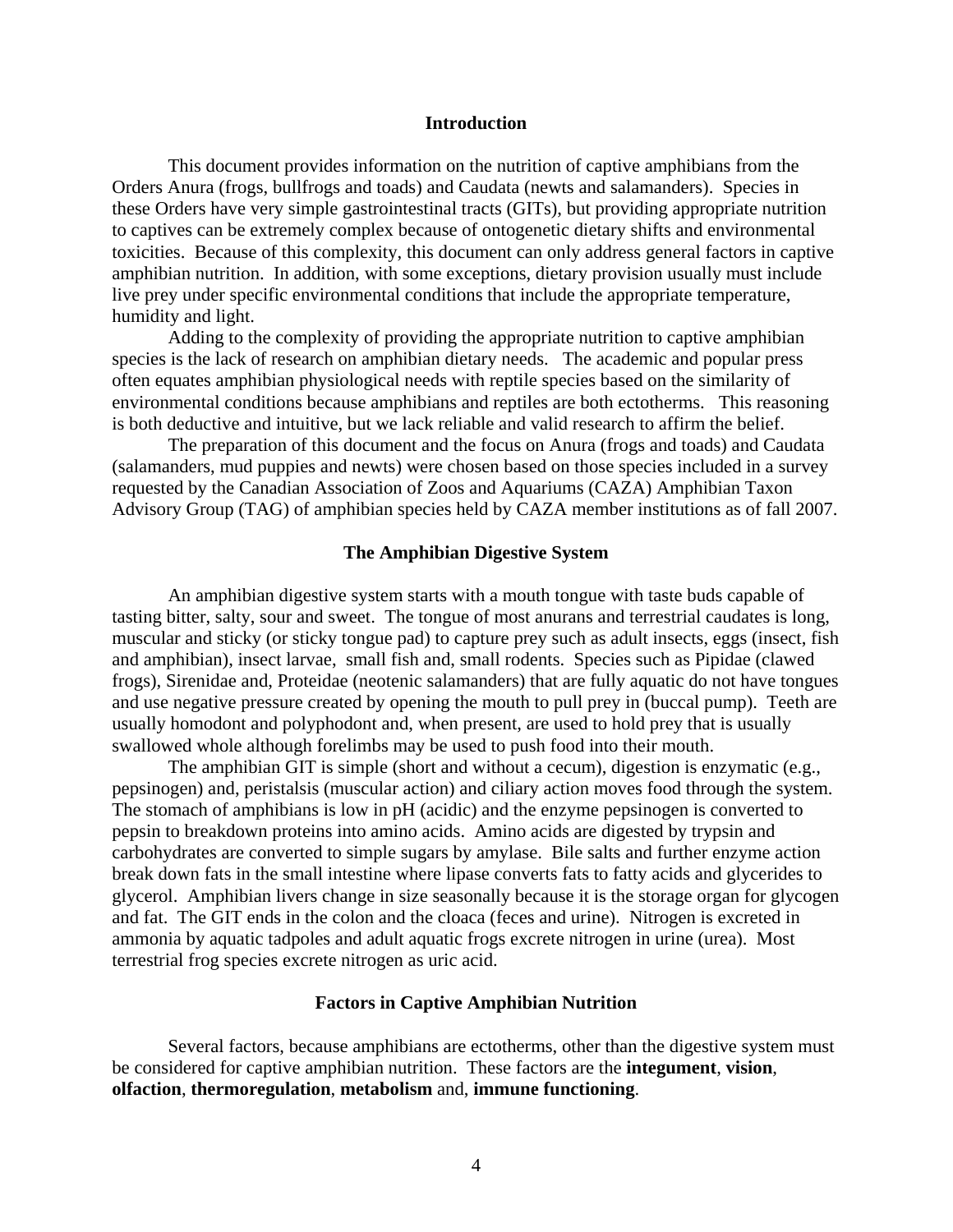#### **The Integument**

The diet of an amphibian affects the health of its skin. In turn, the functioning of its skin can also affect the health of the amphibian. The skin of amphibians has a multitude of functions important in obtaining and absorbing nutrients: it absorbs and secretes electrolytes and water; it has a respiratory function; it has a role in thermoregulation; it has a sensory function; and, it can be a source of nutrients.

**It absorbs and secretes electrolytes and water.** The permeability of amphibian skin allows cutaneous water exchange and it is essentially the mechanism by how they "drink". Specifically, the "pelvic patch" is highly vascularized and it is the site where most of the cutaneous water uptake occurs. The pelvic patch can efficiently absorb water from pools, droplets or soil. Terrestrial amphibians, however, are best adapted to obtain water from soil with lower water potential than can aquatic amphibian species. The exchange of water and electrolytes makes the integument also a part of the kidney system. Amphibian species in arid climates use lipids and waxes to coat their skin and reduce water loss.

**It has a respiratory function.** Adult amphibians have lungs and larvae respire via internal gills. Both, however, obtain and discharge significant amounts of oxygen and carbon dioxide via cutaneous gas exchange.

**It has a role in thermoregulation.** The skin of amphibians can reflect or absorb heat. Adequate thermoregulation is important for GIT function and digestion.

**It has a sensory function.** The high sensitivity of amphibian skin includes detecting air currents, chemicals and electrodetection if the animal has a lateral line. These senses may be important in detecting prey and avoiding predators.

**It can be a source of nutrients.** Many amphibian species will eat their shed skin and/or feed young with skin sheddings.

#### **Vision**

The large eyes and binocular vision of anurans are essential for detecting prey, but amphibians also use olfaction when hunting. Tadpoles have smaller eyes, less binocular vision and rely more on olfaction for hunting. Anurans have colour vision equal to human ability.

Vision is also used to detect light and light of some level is needed to detect prey. For example, nocturnal amphibian species use low-intensity light for hunting.

#### **Olfaction**

Olfaction for prey detection is most important in tadpoles and in caudates who have smaller (or no) eyes and less binocular vision. However, all amphibian species have a Jacobson's organ (vomeronasal organ) and use it to differentiate hormonal states, individuals, eggs, breeding ponds, detect prey and, detect predators.

#### **Thermoregulation**

Amphibians are ectothermic and dependent upon the environmental temperature for physiological functioning including digestion and elimination. Extremes of temperatures (too high or too low) cause physiological stress and the animal will often stop eating and become inactive.

All amphibian species, however, will attempt to moderate the environmental temperature in some manner if possible. The integument has mucous glands that cause evaporative cooling and can decrease body temperature. Using behavioural thermoregulation can also reduce or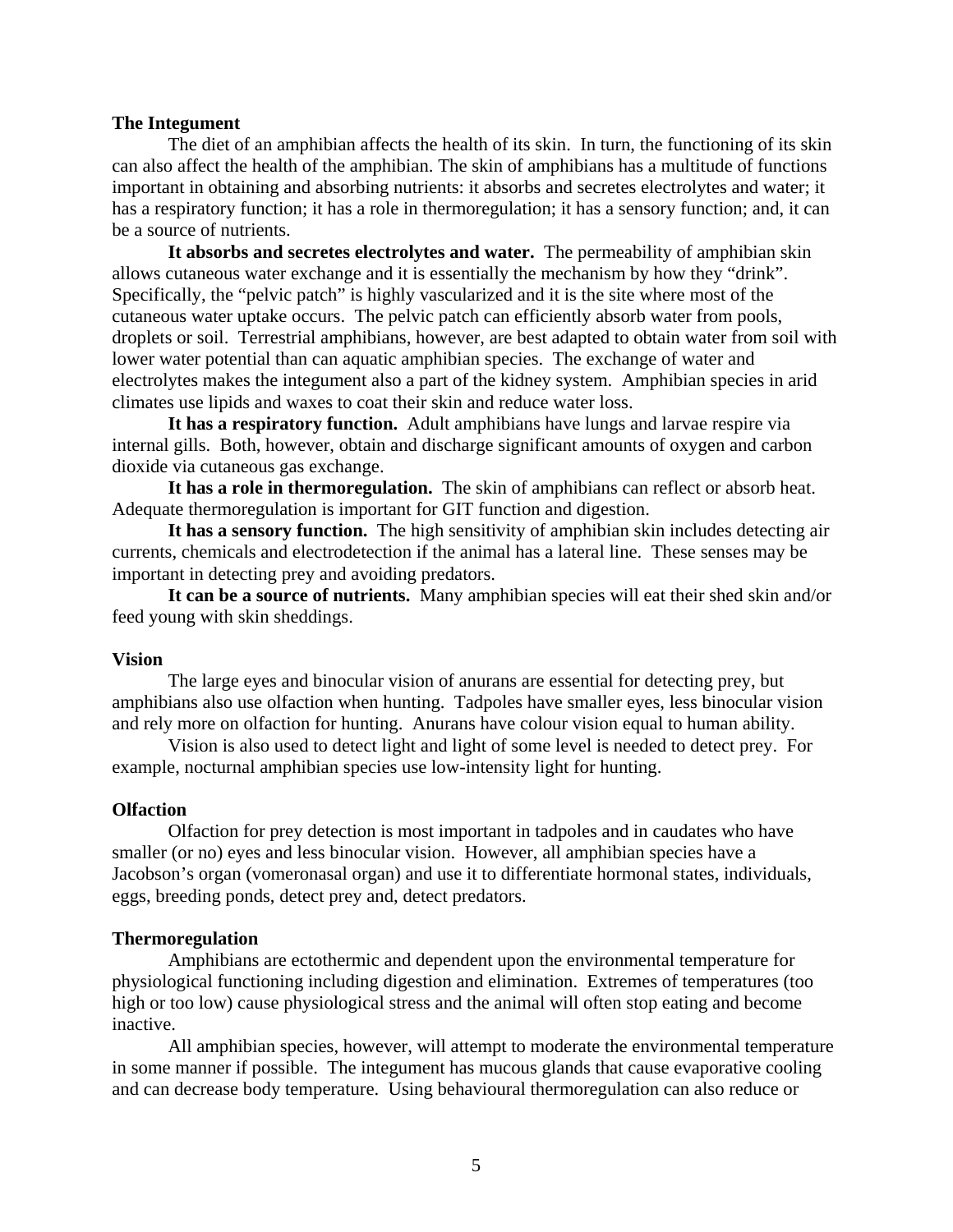increase body temperature as needed by basking, seeking shade, using substrates, hibernating, estivation or delaying activity until daylight or night fall.

The limited nature of captive environments does present a challenge to provide amphibian species with living areas that offer a selection of thermal areas. Pough (2007) states that individual temperature preferences and tolerance can fluctuate daily, seasonally, by social interaction, with age and/or is dependent on the thermal history of an individual. Even aquatic species (larvae and adults) whose body temperature is close to the ambient water temperature will use behavioural thermoregulation.

In general, when in doubt regarding the appropriate environmental temperature, recommendations are to start at a lower temperature and gradually increase the ambient temperature. Animals kept at temperatures too low for optimum physiological functioning may appear darker in color, they will be inactive and, they may not defecate. Exhibits should include areas of temperature gradients so animals may thermoregulate.

#### **Metabolism**

There is currently only minimal information available on amphibian metabolism. Both Donoghue (1998) and Huang et al. (2003) state that the equation for estimating daily kilocalorie provision for amphibians is  $33$  (weight in kg)<sup>75</sup>. Donoghue, however, says the equation is estimating standard metabolic rate whereas Huang says the equation estimates metabolizable energy (ME). Therefore, the equation should be used as a starting point for daily kilocalorie provision then monitor for food intake, food refusals and body condition (e.g., weight loss or gain). In general, amphibians will eat more food if they are active and they will eat less or stop eating if inactive (assuming other factors such as illness, breeding, etc. are not present).

Specifically for salamander species, those who are paedomorphic (have external gills for breathing in water and do not have metamorphosis) and metamorphic (use cutaneous gas exchange when in water and undergo metamorphosis) have metabolic rates that increase as the temperature increases. In water, paedomorphs and metamorphs have similar metabolic rates but metamorphs have a higher metabolic rate in water than on land. As well, male and female salamanders may have different preferences for temperature and basking schedules (factors directly related to metabolic function) and these preferences may also be related to phenotype.

#### **Immune Functioning**

Immune functioning can be a factor in amphibian nutrition because of the complexity of environmental factors in physiological functioning. The environment and husbandry will directly affect food intake, digestion, metabolism and production of endogenous hormones. A healthy frog is one who eagerly hunts prey and eats adequate amounts of food to maintain its physiology. For example, healthy skin can protect against pathogens by producing peptide antibiotics in some species. Skin also contains pigments for camouflage and pheromone production for territorial issues and reproduction. This allows adequate to optimal communication with the environment and conspecifics to reduce stressors that can compromise immune functioning.

Immunologically-challenged animals may also have less resources for reproduction. For example, immune compromised northern cricket frogs (*Acris crepitans*) had reduced spermatic cyst diameter and germinal epithelium depth and these factors limited hatching rates (McCallum & Trauth 2007).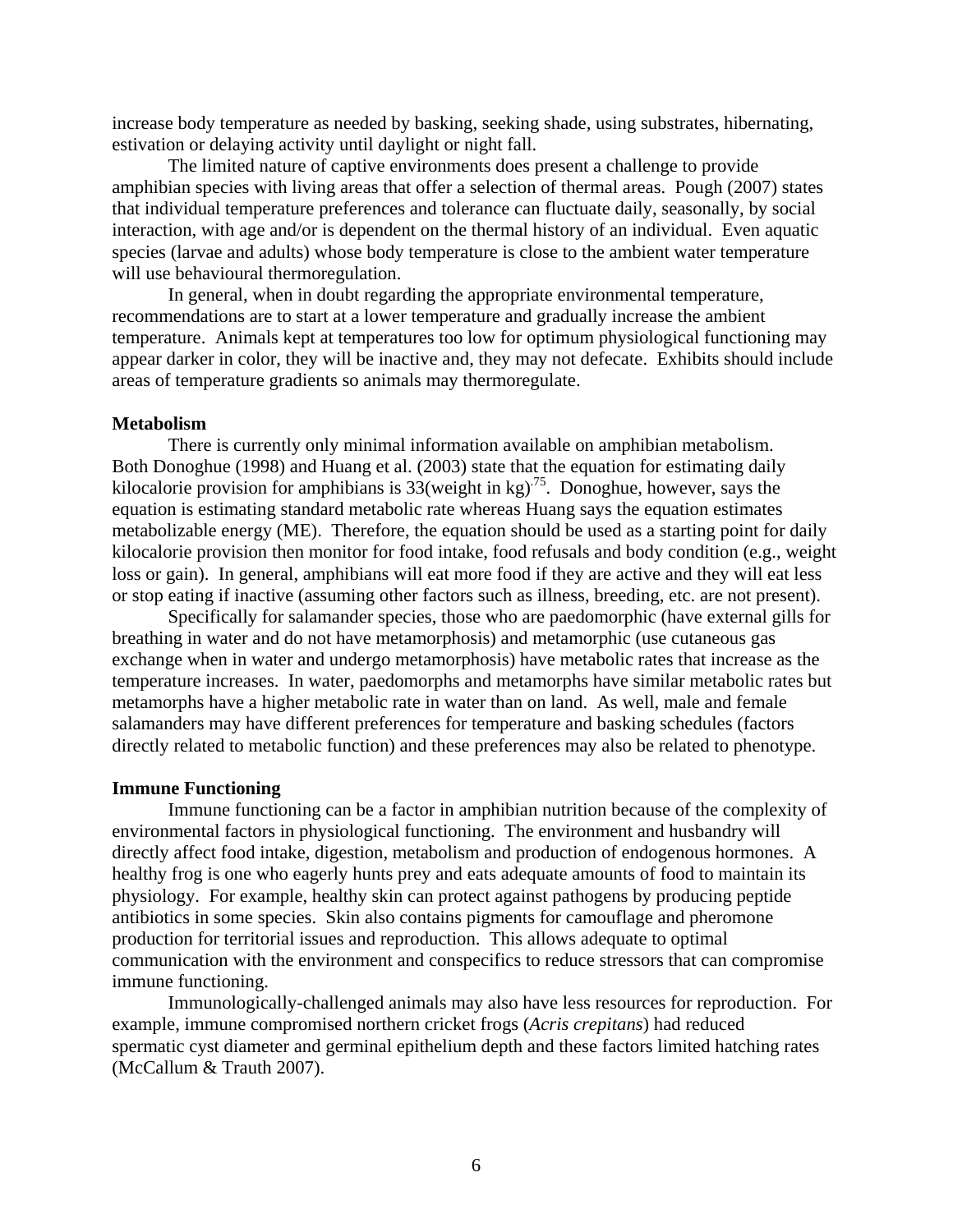#### **Adult Anuran and Caudata Nutrition**

Adult amphibians, as carnivores, hunt prey relative to their physical size. Smaller adult amphibians, for example, may be limited to hunting insects whereas larger amphibians will be able to hunt and eat fish, other amphibians, reptiles, birds, and small mammals.

This section will provide an overview of adult anuran and caudate nutrition. In addition, the provision of **dietary protein**, **fat**, **carbohydrates**, **vitamins** and **minerals** and **water quality** will be discussed as well as a brief note on **cannibalism**.

## **Adult Anura**

The invertebrates commonly fed to captive amphibians are fruit flies (*Drosophila hydei* and *Drosophila melanogaster*), ants (various genera), crickets (*Gryllus* spp, *Acheta* spp), locusts (*Melanoptus* spp), springtails (*Collembola* spp), and blackflies (*Musca* spp). Beetle larvae such as superworms (*Zophobas* spp), mealworms (*Tenebrio* spp), and waxworms (*Galleria* spp or *Achroia* spp), brine shrimp (*Artemia* spp), water fleas (*Daphnia* spp), glass shrimp (*Palaemonectes* spp), various crayfish and, earthworms (*Lumbricus* spp), redworms (earthworm larvae), silkworms (*Bombyx* spp larvae), bloodworms (*Chironomidae* midge larvae), whiteworms (*Enchytraeus* spp), blackworms (*Lumbriculus* spp), and tubifex worms (*Tubifex* spp) are also fed. Vertebrate prey species are commonly used such as freshwater feeder fish (e.g., guppies, mollies, goldfish, smelt), and rats or mice (neonates to adults). Captive feeding often does not develop beyond insectivory using a few species. Feeding a variety of prey not only increases the activity and welfare of the captives, it will provide optimum nutrition.

Despite a classification as insectivores (carnivores), there is anecdotal evidence of some adults of amphibian species ingesting plant material. The Brazilian tree frog (*Xenohyla truncata*) is reported to have a diet of up to 40% fruit material (dry matter (DM) basis) (Silva, Britto-Pereira & Caramaschi, 1989). The adult Indian green frog (*Rana hexadactyla*) has been reported to eat plant material (*Das 1996*). Previously, there was lack of evidence from amphibian specie of enzymes needed to digest chitin, cellulose, or keratin (e.g., chitinase). However, Oshima et al. (2002) found chitanase in the pancreas of a toad (*Bufo japonicus*) that is a homologue to chitanases of other vertebrate species.

Most captive feeding programs of amphibians do not feed amphibian species every day and prey is provided in limited quantities on feed days. This may or may not be appropriate given the sedentary lifestyles of most captive amphibians. However, given that wild species will often eat 100's to 1000's of prey daily, we may have to re-think our amphibian feeding programs and the environments we provide for them. This document cannot answer these – and other questions – but, the information presented in this document may assist change in a positive direction.

#### **Adult Caudata**

Aquatic salamanders in the wild (larval salamanders, adult salamanders and neotenic species) prey on leeches, snails, crustaceans, insect larvae, small fish and other amphibians and many species are cannibalistic. Brine shrimp (frozen and dried), whole minnows and fish fillet pieces are often fed in captivity.

Terrestrial salamanders in the wild prey on invertebrates (earthworms, slugs, insect larvae and nymphs, adult insects, arthropods). In captivity, earthworms and beetle larvae (*Tenebrio molitor*) are fed, especially to Ambystoma and Plethodon species.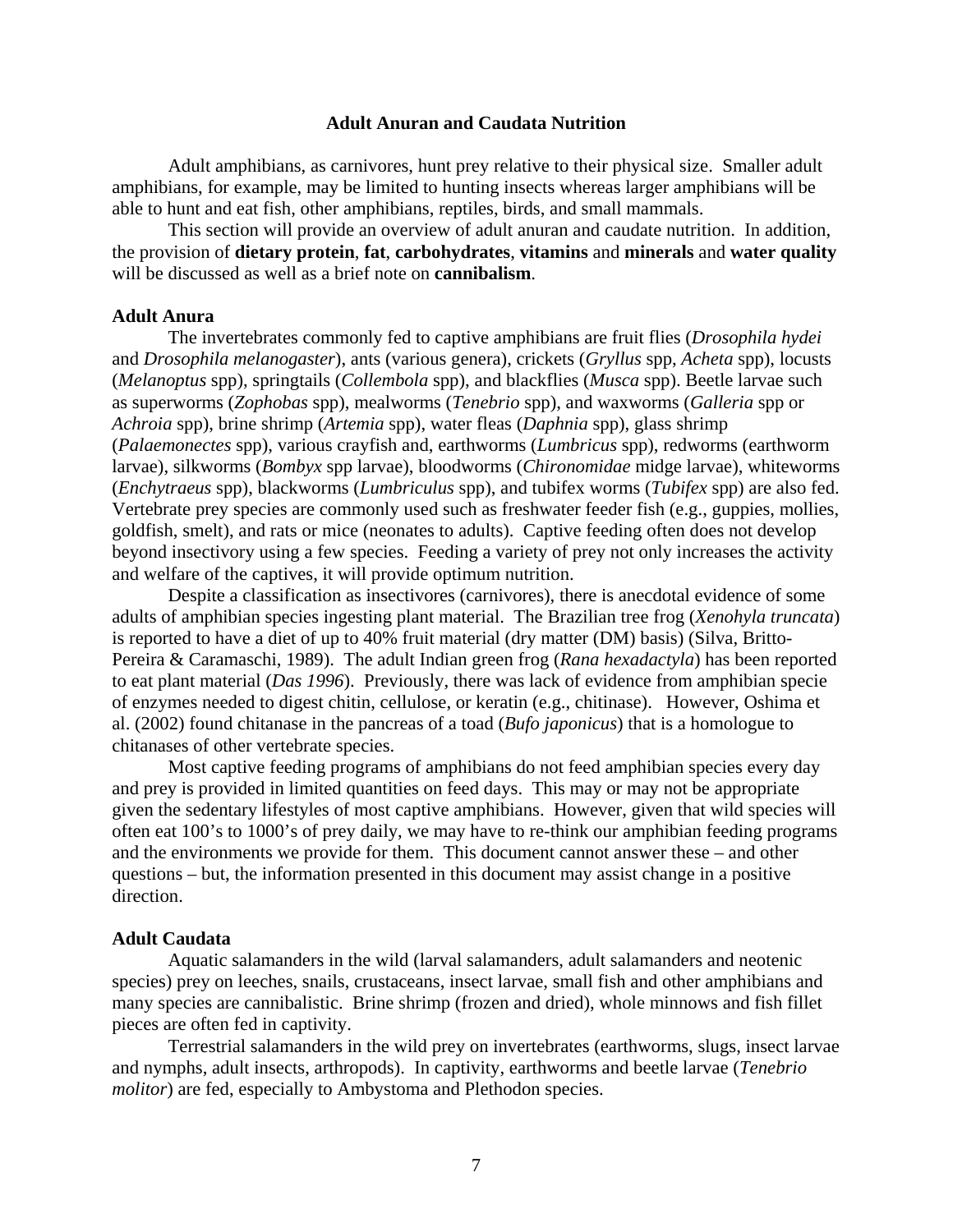#### **Dietary Protein**

As insectivores (carnivores), amphibian diets will naturally be 30% to 60% protein (metabolizable energy – ME). Or, in other words, protein is 30% to 60% of the calories taken daily. For these species, dietary protein (approximately 9 kcal ME/g) is used as an energy source.

#### **Dietary Fat**

As insectivores (carnivores), the dietary fat fraction of amphibian diets will naturally range from 40% to 70% of calories and fat is also used for energy. Dietary fat provides approximately 9 kcal ME/g.

### **Carbohydrates**

With a diet consisting of 30% to 60% protein and 40% to 70% fat, there is only a negligible amount of carbohydrates (all types) in insectivore (carnivore) diets. This applies to amphibian diets also. Captive amphibians fed diets with excessive carbohydrates (e.g., fibre) have developed intestinal blockage.

## **Vitamins and Minerals**

The available information on the dietary vitamin and mineral needs of amphibians is limited to calcium metabolism and some of that information is presented in this section. While we do not know the vitamin and mineral needs of amphibians, experience in the captive care of these species has taught us about the apparent lack of some nutrients. Some of the information on some dietary deficits and excesses of nutrients is presented in the section titled "Nutritional Pathology".

It is natural to focus on the oral ingestion of nutrients. With amphibians, however, some nutrients are obtained from the environment passively via exchanges between the integument and the environment. Calcium, for example, is one mineral that can be absorbed via the integument in adult amphibians (Kingsbury and Fenwick, 1989) and via the gill surface in anuran tadpoles (Baldwin and Bentley, 1980). In addition, meeting the vitamin and mineral needs of an animal should be done in view of the environment the animal's physiology has evolved from and/or the animal has survived in. For example, neotropical amphibians may have evolved in environments with comparatively low levels of minerals. This may indicate that their physiologies are efficient at obtaining, using and storing micronutrients. Such efficiency may predispose these species to o developing vitamin and mineral toxicities.

In general, in captivity, amphibians are fed prey dusted immediately before feeding with a vitamin and mineral dust that includes calcium and vitamins A, B1, D3, and E. Commonly used brands are RepCal calcium with vitamin D3 and Herptivite (RepCal Research Laboratory, Los Gatos, CA USA), Dendrocare (Holland), Frog and Toad Cricket Dust or Frog and Toad Fruit Fly Dust (Rock Solid Herpetoculture, Thaxton, VA USA), or Nutrobal (VetArk, Winchester, UK). Frozen fish, if used, should be supplemented with vitamin B1, vitamin E and thiamine.

The timing of feeding appears critical for most captive amphibians. Diurnal species should be fed in the morning and nocturnal species should be fed at dusk. For some terrestrial species, misting immediately before feeding may stimulate feeding because some species (e.g., Dendrobatidae) are more active after a rainfall. Food that is not eaten within a reasonable time (usually 1-2 hours if fed appropriately) should be removed to prevent spoiling, loss of nutrients, and potential trauma to the amphibian (e.g., attack by prey). Most small captive amphibian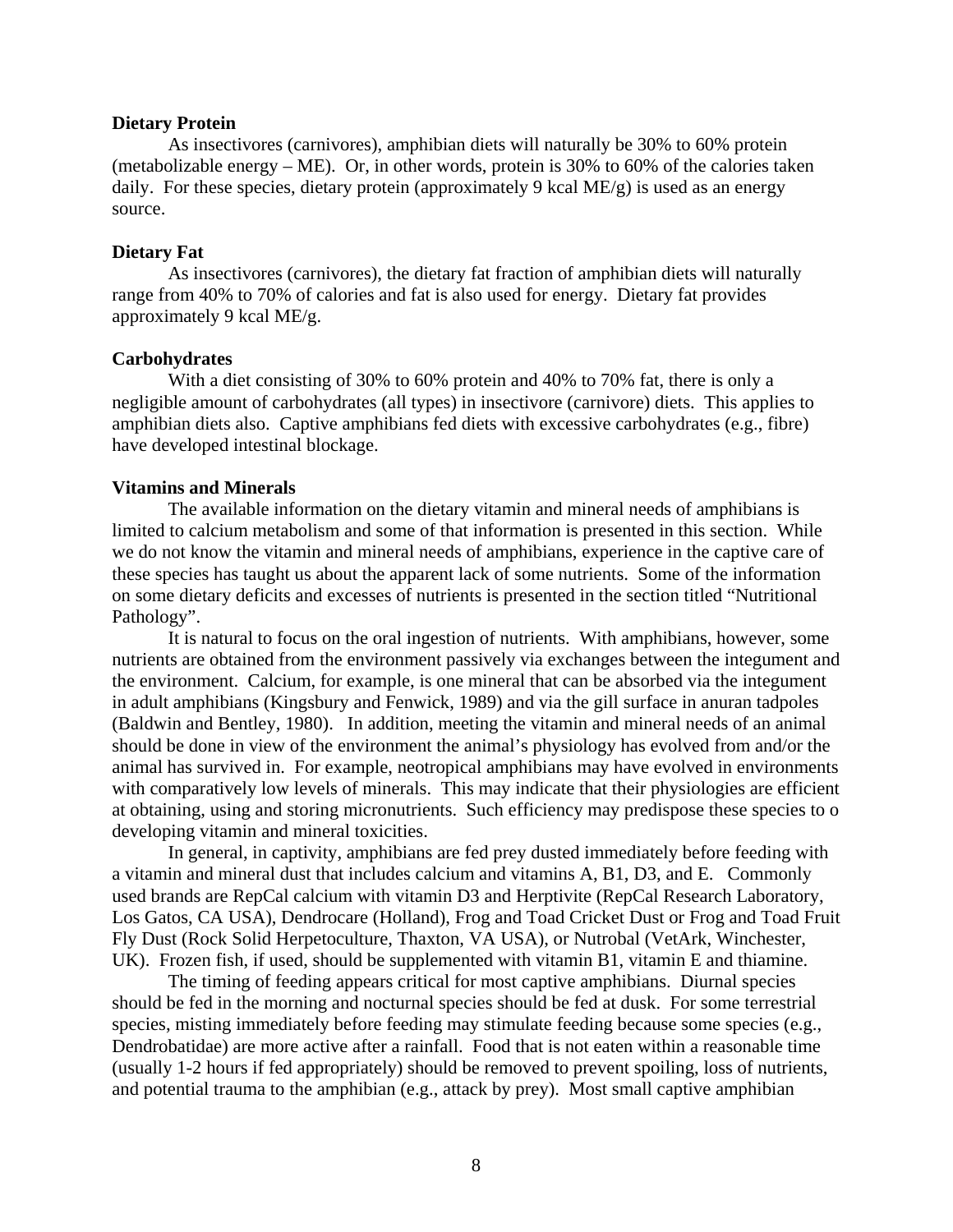species are fed twice daily with various other feeding regimes used depending on the species life stage and size.

 **Calcium**. Stiffler (1993) presented an extensive review of calcium metabolism in amphibians. For amphibians, calcium is assumed to function similar as in other vertebrates for normal membrane function, muscle contraction, nervous system function and for regulation of enzymes. Plasma calcium (free calcium) levels in amphibian blood is similar to other vertebrates but it is unknown if available calcium is similar. For example, available plasma calcium appears to be least in Amphibia tetrapods. In amphibian species, there are seasonal changes in plasma cakcium as demonstrated in *Rana pipiens* with plasma levels falling in winter and an increase in spring and summer (Robertson, 1977).

Plasma calcium levels also change during metamorphosis as demonstrated in *Rana catesbeiana*. These tadpoles had < 8 mgd/dL (tadpoles were at 66% of the adult plasma calcium level) and this level increased to 12 mgd/dL when they became adults (Oguro et al. 1975). There are, however, species differences in calcium levels during metamorphosis and as adults. For example, *A. tigrinum* tadpoles were at 40% of the adult plasma calcium level (Stiffler et al. 1987; Stiffler, 1991) compared to the 66% found in the *Rana catesbeiana* tadpoles. The consensus is that the increase in plasma calcium during metamorphosis is needed for the ossification process from a cartilaginous skeleton to a bony skeleton.

Exchange sites for calciumin amphibians are the gills in larvae, the integument in adults, and, the small intestine (duodenum) in both. For tadpoles, as much as 75% of their dietary calcium needs are taken from their water environment via the gill epthelia (Baldwin and Bentley, 1980) but there are also speciated differences in this mechanism. Tadpoles of *A. tigrinum* and *N. maculosus* do not appear to absorb calcium in this manner (Baldwin and Bentley, 1981).

As vertebrates, anurans store calcium in bone but they also store calcium in the endolymphatic sac located in the inner ear (Pilkington and Simkiss, 1966). The endolymphatic sac in healthy anurans enlarges until it surrounds the brain and the spinal canal with protusions between the vertebrae as lime sacs (calcium carbonate crystals).

The recommended dietary Ca:P ratio for vertebrate insectivores is 1.5:1 (Eidhof, Venema & Huisman, 2006). ).

**Vitamin D<sub>3</sub>.** Vitamin D<sub>3</sub>, or cholecalciferol, is essential for calcium metabolism in vertebrates. This was demonstrated in *Rana pipiens* (Robertson, 1975) when 2.5mg of vitamin D3 produced a significant increase in plasma calcium. The intestines and kidney of adult *Rana pipiens* and the gills of tadpole *Rana catesbeiana* increased their uptake of calcium when stimulated by vitamin  $D_3$  (Baldwin and Bentley, 1980).

#### **Water**

Amphibian urinate or lose moisture via the integument at about 33% of their body weight daily (excepting amphibians of dry climates) and maintaining an osmotic balance with the environment is an imperative. Cells of the integument can actively pump salt for maintaining an osmotic balance.

Whether an amphibian is an aquatic or terrestrial species, hydration is important to maintain health and physiological functioning. The use of municipal and well water for captive amphibians requires some water management to assure the well-being of the animals. Recommendations include:

1. Let water stand for 24 to 48 hours before use to allow chlorine to dissipate.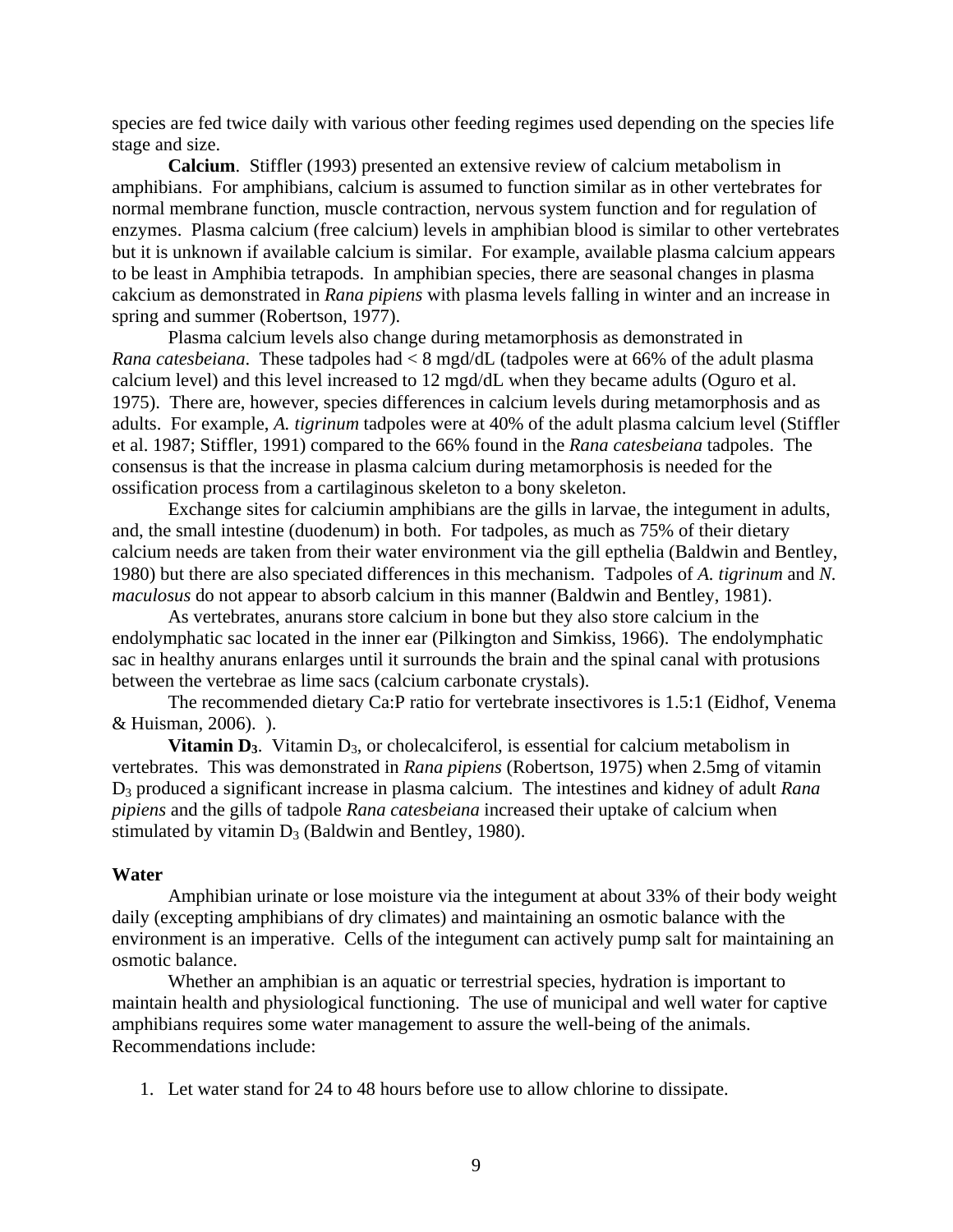- 2. Cleaners containing ammonia, chlorine and phosphates should not be used in the exhibit and/or on items to be used in the exhibit.
- 3. Limit nitrite levels to <0.1 parts per million (ppm). (Whitaker, 2001; Banks et al., 2008)
- 4. Limit nitrate levels to  $\left($ <1.5 mg/L (Banks et al., 2008).
- 5. If soil is used in the exhibit for terrestrial amphibians, the animals should be able to absorb water from the soil (Pough, 2007). This means maintaining a high (-100 to -200 kPa) matrix water potential level of the soil ("soil that can be squeezed into a ball that does not crumble when the pressure is removed").
- 6. Flush the water system to remove standing water that may have leached chlorinated biphenyls or metal into the water.
- 7. Metals known to be toxic to amphibians include aluminum, antimony, arsenic, cadmium, copper, lead, manganese, mercury, molybdenum, silver and zinc (Blaustein et al., 2003; Browne et al., 2007).
- 8. Carbon dioxide levels should be  $< 6$  mg/L.
- 9. Uneaten food should be removed from the water immediately after feeding is complete.
- 10. Unionized ammonia levels should be < 0.02 ppm (Diana et al., 2001).
- 11. Latex gloves can be lethal to tadpoles (Sobotka & Rahwan, 1994).

A potential problem during winter with municipal and well water is a build-up of gases (gas supersaturation) that can cause "gas-bubble disease" (the bends) in aquatic amphibians because cold water can hold higher levels of dissolved gas. The build-up of gases usually include nitrogen, carbon dioxide and/or oxygen. The problem is easily solved by aeration allowing the gases to dissipate and/or warming the water to decrease its ability to hold high levels of gas.

McRobert (2003) typically maintained tadpoles used in his research in water kept at 22 to 30°C. The research found that relatively minor increases in tadpole water temperature (e.g, 1°C increase) significantly lowered survival rates and increased the length of time until metamorphosis.

## **Cannibalism**

Cannabilism does occur among adult, carnivorous amphibian species. In general, housing by size (e.g., small with the small) at all life stages will reduce or eliminate most cannibalism.

## **Nutrition and Reproduction**

In general, about two months prior to breeding season, captive amphibians should be fed ad lib with high quality feed (Browne and Zippel 2007). Consuming large amounts of prey are common in the wild prior to breeding season and during seasonal increases of invertebrate populations. However, the provision of food should return to normal levels after breeding to prevent obesity.

## **Nutrition of Larvae**

In general, even less is known about the dietary needs of larval amphibians than of adults and the focus of research has been on environmental conditions. Adequate and appropriate food and temperature (water and/or air) appear to be the two major factors for larval survival (Alvarez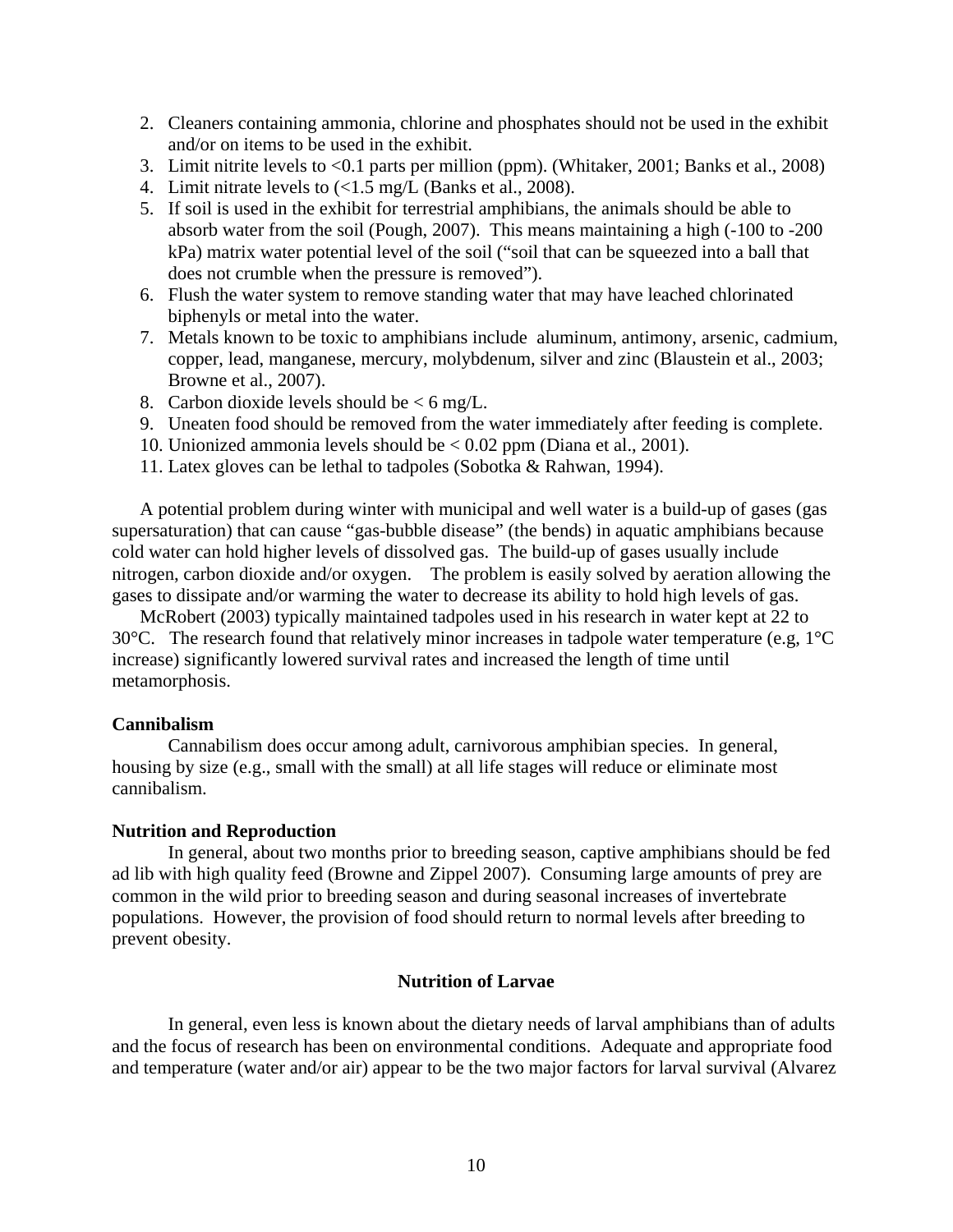& Nicieza, 2002). In addition, other factors include housing density, light, water pH level and, dissolved oxygen (McDiarmid and Altig 1999).

Egg mortality in captivity can be high (e.g., 50% to 90%) and the rate of tadpole mortality can be even higher (36.1% to 80%) (Browne and Zippel 2007; Banks 2008). Some factors in egg and larval mortalities include the use of latex gloves (Sobotka and Rahwan 1994) and lethal bacterial blooms that result from decomposing eggs, gel or food.

The anamniotic eggs of amphibians contain an ovum with one egg membrane and the yolk provides energy for some development to metamorphosis. In general, anurans that hatch as a tadpole have less yolk reserve than those anurans that hatch as froglets (Mitchell 2001). The eggs of salamander species take longer to develop and require more nutrients than eggs of anuran species. Both anuran and caudate larvae may not start feeding immediately after hatching.

#### **Anuran Larvae**

Larval anurans (tadpoles) can be herbivorous (algae and bacteria), omnivorous, macrophagous (zooplankton and small crustaceans), carnivorous or oophagous (obligate eggfeeders) and cannibalism – when the opportunity exists - is common. Oophagous tadpoles usually develop in the leaf axils of plants (e.g., bromeliads) and feed on the infertile eggs left by the female for the developing tadpole (Pough 2007).

Anuran tadpoles have a wide mouth with or without keratinous denticles and are filter filters. The tadpole mouth cavity has mucus to entrap small particles and larger particles are swept by papillae to the esophagus. The mucus breaks off in pieces and the pieces are swept into the esophagus. Aquatic anuran larvae have internal gills and terrestrial larvae have large, external gills and/or respiratory tissue (expanded tails or lateral folds) for breathing. Their stomach is underdeveloped and their intestine is much longer than the adult intestine to facilitate the absorption of nutrients.

#### **Caudata Larvae**

The larvae of caudates have external gills, a rudimentary tongue, true teeth (both jaws), functional jaws and their digestive system is similar to adult caudates. All caudate larvae are carnivorous and most are cannibalistic. Caudate larvae feed on various life-stages of invertebrates and smaller amphibian larvae. Some aquatic newts species will feed on algae. Prey size is comparable to developmental stage: younger larvae take smaller prey such as zooplankton and prey size will increase with larval size.

Many caudate species have direct development meaning larval and juvenile life stages are concurrent. Parental caudates (pairs) will attend eggs (e.g., prod or fan eggs) and it is recommended that parents of these species attend their eggs (Pough 2007

## **Housing Density**

Browne and Zippel (2007) provide extensive recommendations for three levels of housing densities for rearing larvae: low-density, medium-density, and high-density larval rearing. In a low-density system, larvae are predictably cannibalistic and have individual units. Low-density systems are work intensive because they require individual monitoring and water changes for many units. The advantages of this method include less competition for food, no cannibalism and, larger tadpoles and froglets. Medium-density systems have three to ten larvae per liter and the advantages of this system include less cost. Disadvantages of medium-density housing include longer larval life stage, smaller tadpoles and, the requirement of more water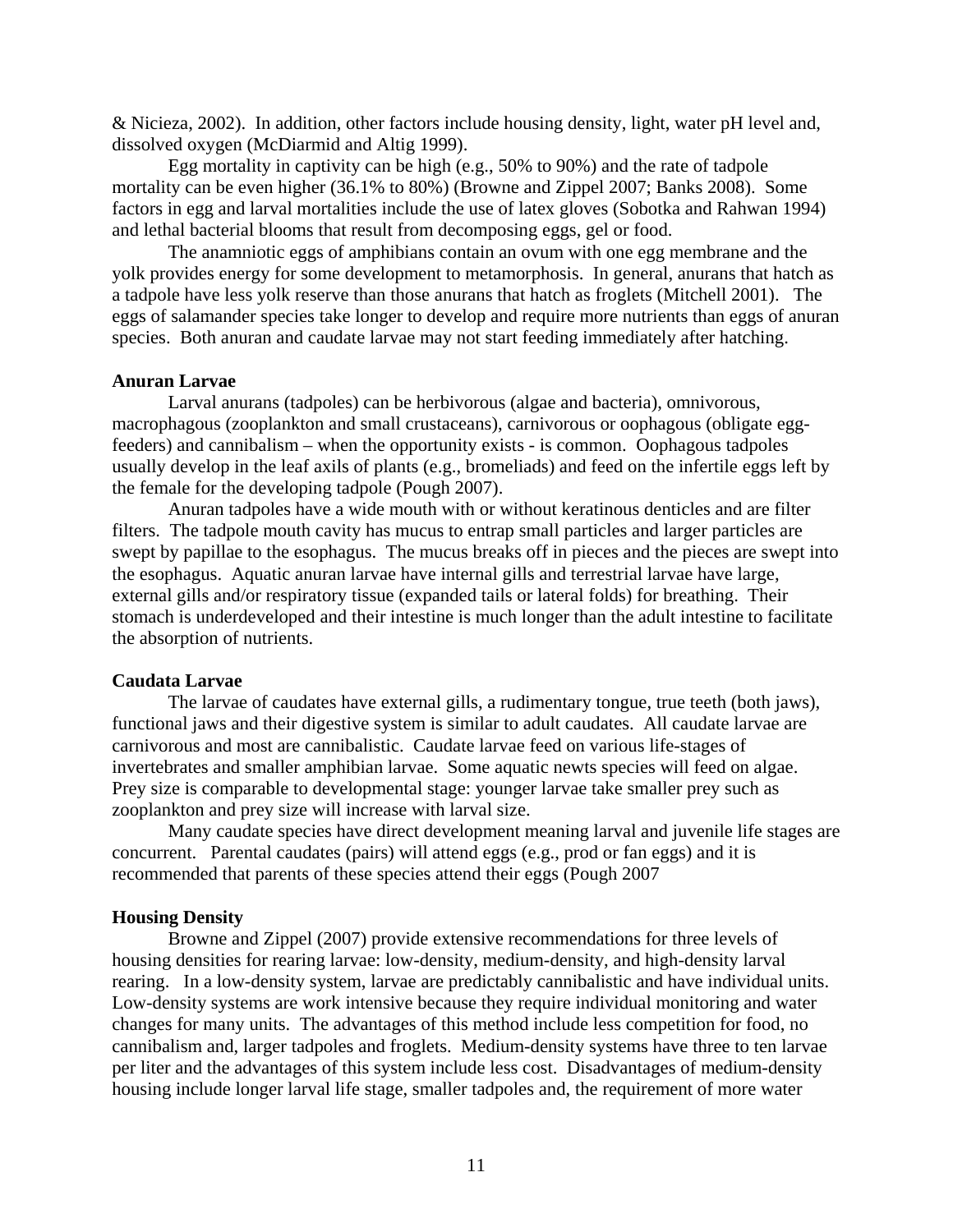changes. High-density housing puts 40 to 80 larvae per liter and results in more larvae at less cost. However, water changes must be frequent, there is competition for food and, a flow-though water system is usually needed. Feeding in high-density housing should be with a fine, particulate, high-quality feed such as ground fish pellets with spirulina powder to ensure distribution and satiation (Browne et al. 2003). Greens such as spinach, cabbage, and kale have been toxic for amphibian larvae (probably due to their high oxalate content).

## **Growth**

As stated above, diet and environmental temperature are the major determinants of (Alvarez & Nicieza, 2002). However, the effect of diet depends on temperature and the interactive effect of diet and temperature affect the animals' size at metamorphosis. In general, larvae fed a diet high in protein and lipids are larger than larvae fed a diet high in carbohydrates at 17 °C but not at 12 or 22 °C. This research used the Iberian painted frog (*Discoglossus galganoi*) and it has not been repeated using other species.

Other growth tendencies:

- 1. The effects of food shortage depend on when the lack of food occurs. If the lack of food occurs before the minimum size for metamorphosis, a food shortage results in extension of the larval period. If a food shortage occurs later in development (e.g., maximum size for metamorphosis), the larval period is shortened (Alvarez & Nicieza, 2002).
- 2. Metamorphosis will begin at an earlier age if food is available only during the daytime than compared with metamorphosis when food is available ad lib (Nicieza 2000).
- 3. Larval size affects maximum tadpole size and, tadpole size correlates with size at metamorphosis. However, size at metamorphosis is not related to larval size (Alvarez & Nicieza, 2002).
- 4. Large larvae metamorphose earlier than small larvae (Alvarez & Nicieza, 2002).
- 5. Oophagous tadpoles grow faster and become larger adults when fed more frequently (everyday versus every 4 days) (Liang, 2002).
- 6. Herbivorous tadpoles must have food available ad lib because they have shorter gut transit times than carnivorous species (1 to 6 hours for herbivores vs 8 days for carnivorous species) (Liang, 2002). (**Please Note**: Feeding only after gut emptying (e.g., once every eight days) is not an optimum nor a humane feeding regime to preserve healthy physiological functioning).

## **Diet and Fatty Acids**

Liang (2002) fed tadpoles either chicken egg yolk or the eggs of the Taiwanese tree frog (*Chirixalus eiffingeri*. Tadpoles fed chicken egg yolk grew slower than tadpoles fed eggs of conspecifics. It is hypothesized that the lipid differences between the eggs accounted for the growth differences. The eggs of conspecifics, for example, most likely have the correct fatty acid composition needed for the developing tadpoles versus the fatty acid composition of the chicken egg yolks (Liang, 2002; Huang et al., 2003).

The fatty acid profiles of amphibian eggs resemble those of insectivorous lizards: the eggs contain 20:5n-3; they are high in 20:4n-6; and, they are low in 22:6n-3 (Speake and Thompson, 2000). There are differences in the fatty composition of aquatic amphibians versus terrestrial amphibians. Aquatic amphibian eggs have higher fractions of non-polar lipids than terrestrial amphibian eggs (Huang et al., 2003).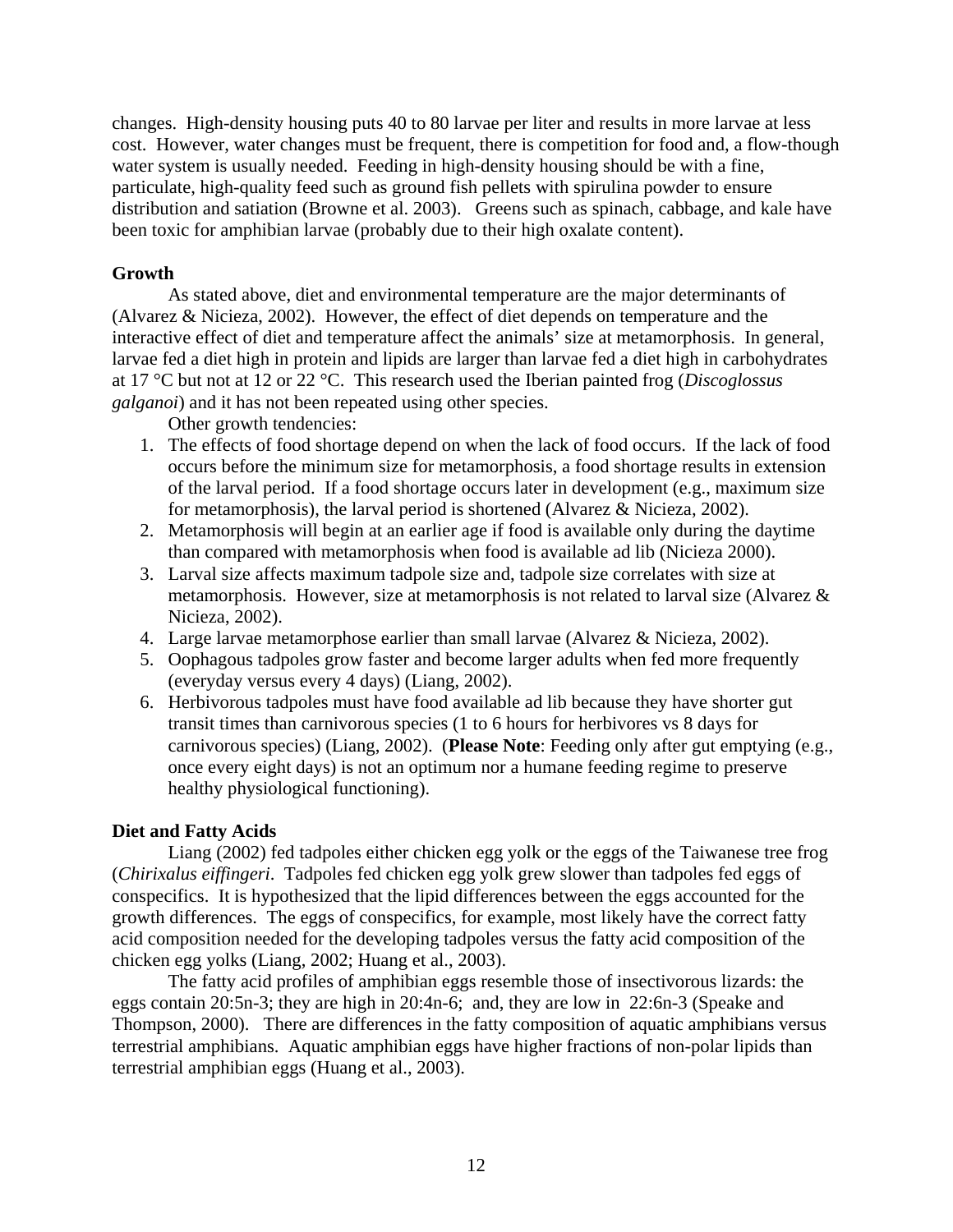#### **Cannibalism**

Cannabilism does not occur among larval herbivore amphibians but it is a normative behaviour for carnivorous amphibian species. As a normative behaviour, however, cannibalism may undermine captive breeding programs. In general, housing by size (e.g., small larvae with the small) at all life stages will reduce or eliminate most cannibalism.

 When possible, however, surplus larvae could be used as food for conspecifics or other carnivorous amphibian species. Larvae fed conspecifics grew faster than larvae fed heterospecifics or commercial food (Huang et al., 2003) and the faster growth may be due to the availability of appropriate essential fatty acids. For example, *Chirixalus eiffingeri* tadpoles fed eggs of their own species and chicken egg yolk had faster growth and development for the tadpoles feeding on conspecific eggs versus the group feeding on chicken yolk (Liang, 2002). The faster growth was despite the chicken egg yolk offering more lipid. In addition, *Chirixalus eiffingeri* have higher levels of n-3 fatty acids (e.g. 18:3n-3 and 20:5n-3) which may be important for the growth of tadpoles.

## **Nutrition of Juveniles (Froglets)**

At metamorphosis, larvae develop into juveniles and a corresponding diet change occurs because the juveniles are capable of eating different prey. In general, when the front legs of an anuran larva begin to emerge, they will stop eating (McDiarmid& Altig, 1999; Browne et al., 2003; Browne & Zippel, 2007) and continued feeding at this stage will waste food and foul the water from decomposing food. For terrestrial species, once metamorphosis begins, their habitat should be changed to a sloped enclosure of  $2/3$  transitional water ( $<$  3 mm) and  $1/3$  terrestrial habitat (Fenolio, 1996; Browne & Zippel, 2007).

After metamorphosis, small insects sized relative to the size of the juveniles can be fed. Feeding should be ad lib. The mortality rate of captive amphibian juveniles can range from 31– 71% (Banks et al., 2008).

#### **Providing Prey to Captive Amphibians**

Most amphibian species will only take moving, live prey although there is some anecdotal evidence that an amphibian may eat dead prey if it is wiggled and dangled. Captive amphibians must be supplied with appropriate prey. "Appropriate prey" means prey species that provide complete nutrition in a size, number and manner suitable for the life stage and size of the predator. For example, the predator may become the prey if they are fed prey that is larger and stronger. Or, live prey left for extended periods with a predator may injure the predator. A large population of ants, for example, killed juvenile amphibians overnight (Banks et al., 2008) and there have been numerous reports of amphibians injured by uneaten rodents left in the exhibit.

**Feeding Invertebrate Prey**. Invertebrate prey offer complete nutrition in the wild but this is not necessarily the case for captive-raised invertebrates. Captive invertebrate prey may be deficient in some nutrients unless they are raised and maintained on a vitamin and mineral rich diet. Appendix C offers a complete diet for raising and maintaining cricket feeder insects and there are various commercial diets available.

Finely ground calcium carbonate can be used to quickly increase the Ca level of crickets for feeding to amphibians. Feed the crickets a 10% Ca diet and, if the crickets will be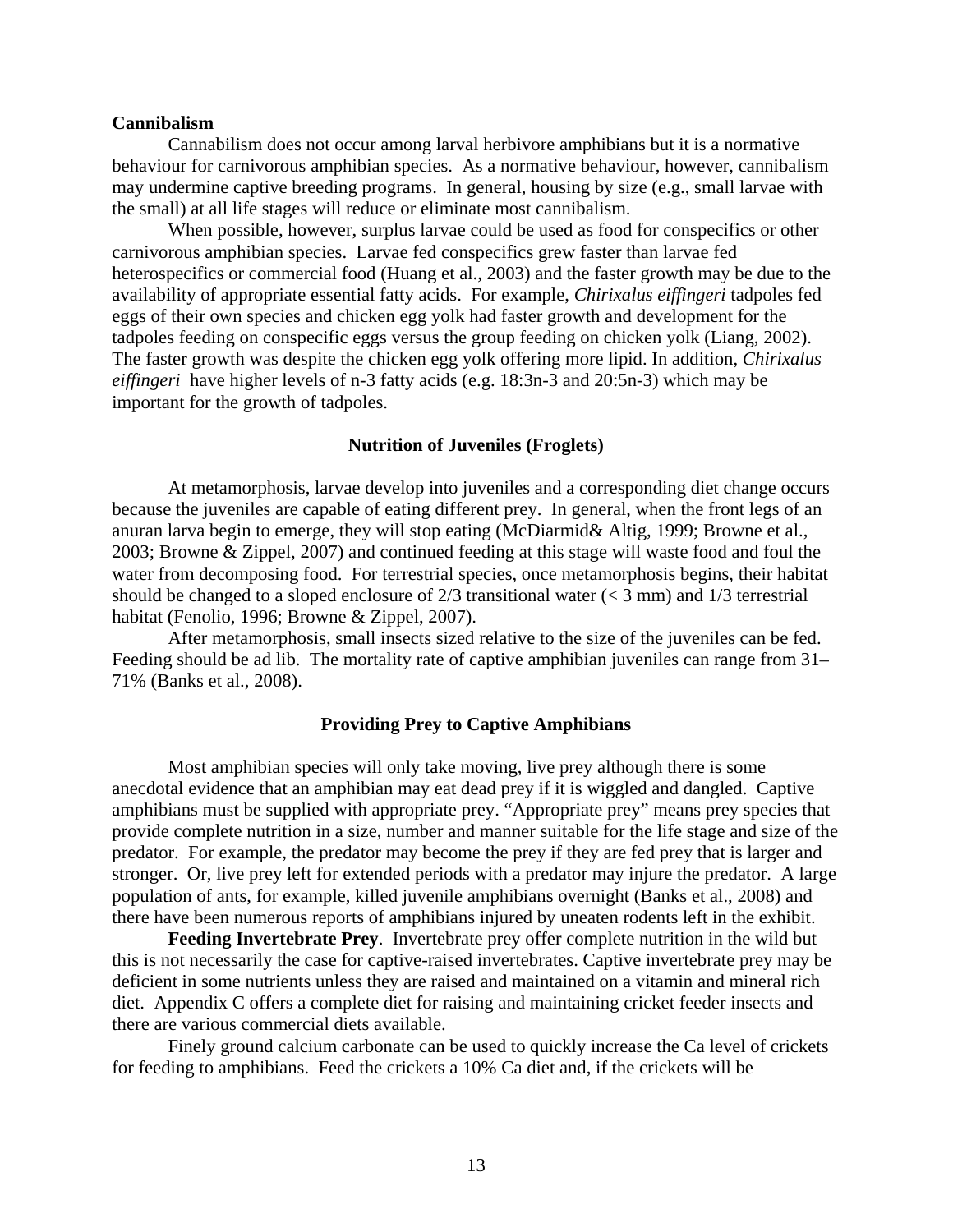maintained longer on a calcium diet, reduce their Ca dietary level to 8% (Eidhof, Venema & 1997).

The importance of provisioning the correct diet for prey animals is illustrated in Table 1 and Table 2. In Table 1, feeding silkworm larvae (*Bombyx mori*) on a natural diet of mulberry leaves results in an increase in fat (and, possibly, a correct fatty acid composition) and, an increase in vitamin E and Ca. The decrease in P, in this instance, is a positive result because it corrects the skewed Ca:P ratio of 0.10:1.37 to a more desirable ratio of 0.91 to 0.75 (from a ratio of 1:13.7 to a ratio of 1.2:1). As stated previously, a Ca:P ratio of 1.5:1 is recommended for insectivores (Eidhof, Venema & Huisman, 2006).

**Table 1. Comparison of the Nutrient Composition of Silkworm Larvae (***Bombyx mori***) Fed a Natural Diet of Mulberry Leaves Compared to a Greens Diet (Dierenfeld and Fidgett, 2006)** 

| <b>Diet</b>            | % Protein | $%$ Fat $ $ | Vitamin A | Vitamin E IU/g $\vert$ | $%$ Ca | $\%$ P |
|------------------------|-----------|-------------|-----------|------------------------|--------|--------|
|                        |           |             | IU/g      |                        |        |        |
| <b>Silkworm larvae</b> | 53.0      | 20.2        |           | 0.47                   | 0.91   | 0.75   |
| <b>Mulberry diet</b>   |           |             |           |                        |        |        |
| (Bombyx mori)          |           |             |           |                        |        |        |
| <b>Silkworm larvae</b> | 53.7      | 8.1         | 0.67      | 0.004                  | 0.10   | 1.37   |
| (Bombyx mori)          |           |             |           |                        |        |        |

**Note**: All nutrients % dry matter (DM)

Table 2 shows changes in the Ca:P ratio of adult Jamaican crickets (*Gryllus assimulus*) fed diets with varying levels of Ca. In addition, Table 2 shows the progression of the change in Ca:P ratio from before eating the diet, to 24 hours after eating, 48 hours after eating and, 72 hours after eating. This table demonstrates that the dietary level of Ca for the prey is as important as the timing of presenting the prey to the predator if the prey is not maintained on an appropriate diet.

**Table 2. The Calcium:Phosphorus (Ca:P) Ratio in Adult Jamaican Crickets (***Gryllus assimulus***) Fed Diets with Varying Levels of Calcium (Ca) at 24 Hours, 48 Hours and 72 Hours Post-feeding (based on Eidhof, Venema & Huisman, 2006)** 

| %Ca in feed | $\frac{1}{2}$ $\frac{1}{2}$ $\frac{1}{2}$ $\frac{1}{2}$ $\frac{1}{2}$ $\frac{1}{2}$ $\frac{1}{2}$ $\frac{1}{2}$ $\frac{1}{2}$ $\frac{1}{2}$ $\frac{1}{2}$ $\frac{1}{2}$ $\frac{1}{2}$ $\frac{1}{2}$ $\frac{1}{2}$ $\frac{1}{2}$ $\frac{1}{2}$ $\frac{1}{2}$ $\frac{1}{2}$ $\frac{1}{2}$ $\frac{1}{2}$ $\frac{1}{2}$<br><b>Ca:P</b> ratio in Cricket Prey |          |          |          |  |
|-------------|----------------------------------------------------------------------------------------------------------------------------------------------------------------------------------------------------------------------------------------------------------------------------------------------------------------------------------------------------------|----------|----------|----------|--|
|             | <b>Before Feeding</b>                                                                                                                                                                                                                                                                                                                                    | 24 hours | 48 hours | 72 hours |  |
| 7.15        | 0.33:1                                                                                                                                                                                                                                                                                                                                                   | 1.14:1   | 0.99:1   | 0.83:1   |  |
| 7.69        | 0.14:1                                                                                                                                                                                                                                                                                                                                                   | 0.58:1   | 0.95:1   | 0.75:1   |  |
| 8.92        | 0.22:1                                                                                                                                                                                                                                                                                                                                                   | 0.69:1   | 1.42:1   | 1.76:1   |  |
| 10.57       | 0.14:1                                                                                                                                                                                                                                                                                                                                                   | 1.00:1   | 1.00:1   | 1.64:1   |  |
| 11.07       | 0.22:1                                                                                                                                                                                                                                                                                                                                                   | 1.44:1   | 1.70:1   | 2.49:1   |  |
| 12.14       | 0.33:1                                                                                                                                                                                                                                                                                                                                                   | 1.11:1   | 1.04:1   | 1.00:1   |  |
| 11.44       | 0.14:1                                                                                                                                                                                                                                                                                                                                                   | 1.40:1   | 1.80:1   | 1.82:1   |  |
| 12.77       | 0.22:1                                                                                                                                                                                                                                                                                                                                                   | 1.49:1   | 2.26:1   | 2.58:1   |  |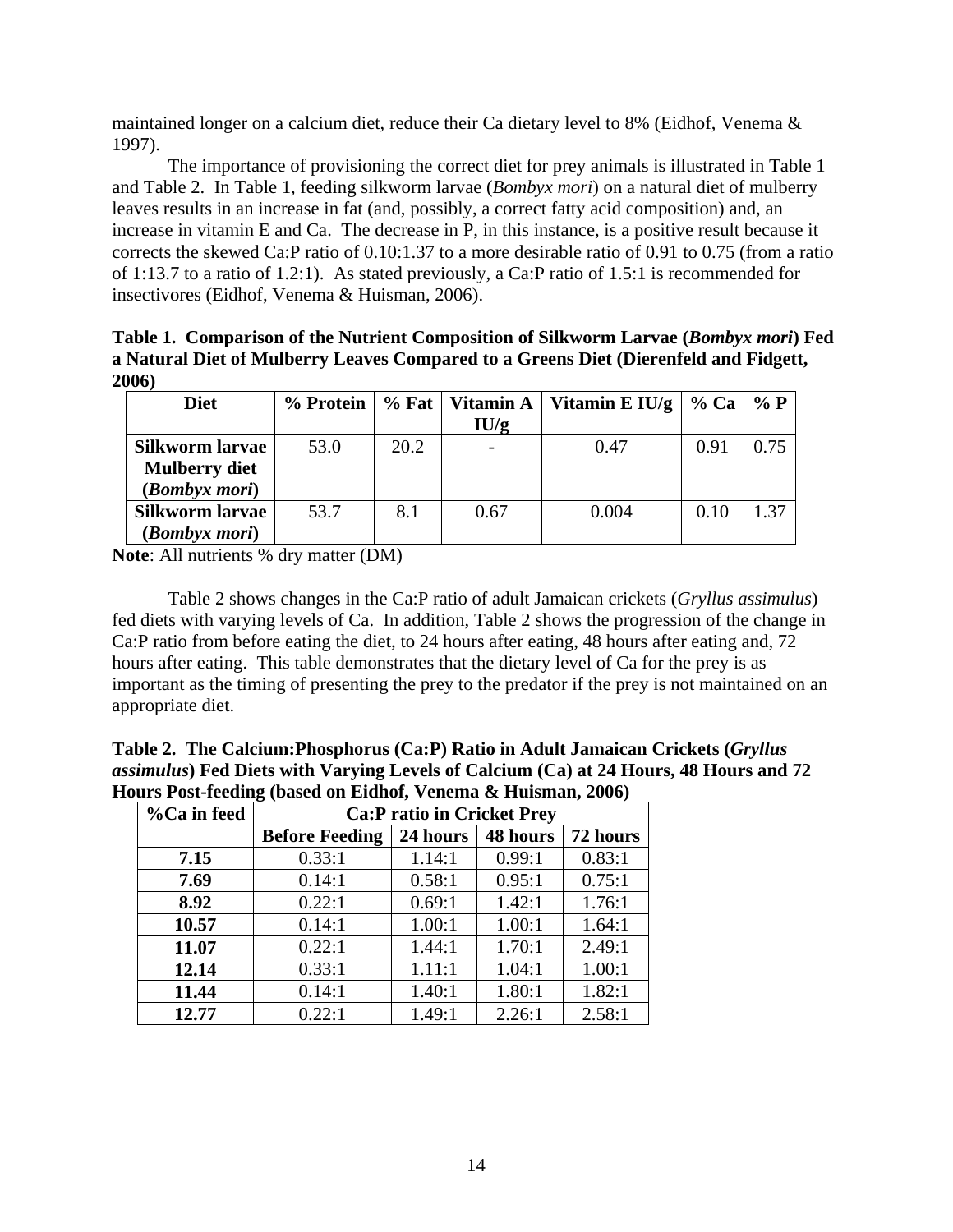Invertebrate prey vary in the amount and types of amino and fatty acids they provide. Therefore, a large variety of invertebrate species should be fed to ensure complete, balanced nutrition. For example, beetle larvae (superworms (*Zophobas* spp**)**, mealworms (*Tenebrio* spp), waxworms (*Galleria* spp or *Achroia* spp)), other larvae (silkworms (*Bombyx* spp), bloodworms (Chironomidae midge larvae)) worms(blackworms (*Lumbriculus* spp), tubifex (*Tubifex* spp), whiteworms (*Enchytraeus* spp) earthworms/nightcrawlers (Lumbricus spp), redworms (earthworm larvae), are high in fat, have a deficient Ca:P ratio and are low in sulfur and amino acids. The nutrient deficiencies of these foods mean they should be used as complementary feed with other prey species to ensure a balanced diet.

Other common prey fed in captivity are wingless fruit flies (*Drosophila hydei* and *Drosophila melanogaster*), ants (various genera), pinhead (nymph) and adult crickets (*Gryllus*  spp, *Acheta* spp), locusts (*Melanoptus* spp), springtails (*Collembola* spp), and blackflies (*Musca*  spp). These prey have a poor calcium content, an inverse Ca:P, and low vitamin A content. Other invertebrate prey commonly fed in captivity are brine shrimp (*Artemia* spp), water fleas (*Daphnia* spp), glass shrimp (*Palaemonectes* spp) and, various crayfish.

Common recommendations for increasing the available nutrition of invertebrate species is to dust the prey with a supplement powder (a vitamin and mineral dust that includes calcium and vitamins  $A, B_1, D_3$ , and  $E$ ) prior to feeding to the predator. The deficits of this method include an unknown dosage ingested by the predator for several reasons: a dose size for dusting is not presecribed, the powder may not adhere to the prey, the predator may ingest a large dosage of the supplement or may get a very small dose if there are multiple, more dominant predators.

Supplements commonly used by researchers for dusting invertebrate prey include RepCal calcium with vitamin  $D_3$  and Herptivite (RepCal Research Laboratory, Los Gatos, CA USA), Dendrocare (Holland), Frog and Toad Cricket Dust or Frog and Toad Fruit Fly Dust (Rock Solid Herpetoculture, Thaxton, VA USA), or Nutrobal (VetArk, Winchester, UK).

An alternative method to dusting is to raise and maintain prey on a diet that provides them with complete nutrition. In addition, this method must be used with designing a diet that utilizes complementary prey species to ensure the correct range of protein (amino acids), fats (fatty acids) and vitamin and minerals is available for the predator.

**Feeding Vertebrate Prey**. Adult vertebrate prey provides bone, most trace minerals and vitamins (via the liver and kidney), iodine (via the thyroid) and, zinc (via the pancreas). However, most adult vertebrate prey raised in captivity are obese and probably provide a high level of saturated fat and may cause the predator to develop a hypervitaminous of fat-soluble vitamins. Neonatal and juvenile vertebrate prey does not provide as much fat, but they may be deficient in calcium and fat-soluble vitamins. The most common vertebrate prey fed in captivity are fish (e.g., guppies, mollies, goldfish, smelt) and various life stages of rats or mice

## **NUTRITIONAL PATHOLOGY**

Anecdotal information and some empirical information is available regarding the pathology suffered by captive amphibians by inappropriate nutrition. This pathology is often treated as a disease process rather than a result of inappropriate nutrition.

#### **Dietary Deficiencies**

Apparent inappetence is a common problem when feeding some captive amphibian species. Usually, this develops from offering inappropriate prey species, the wrong size of prey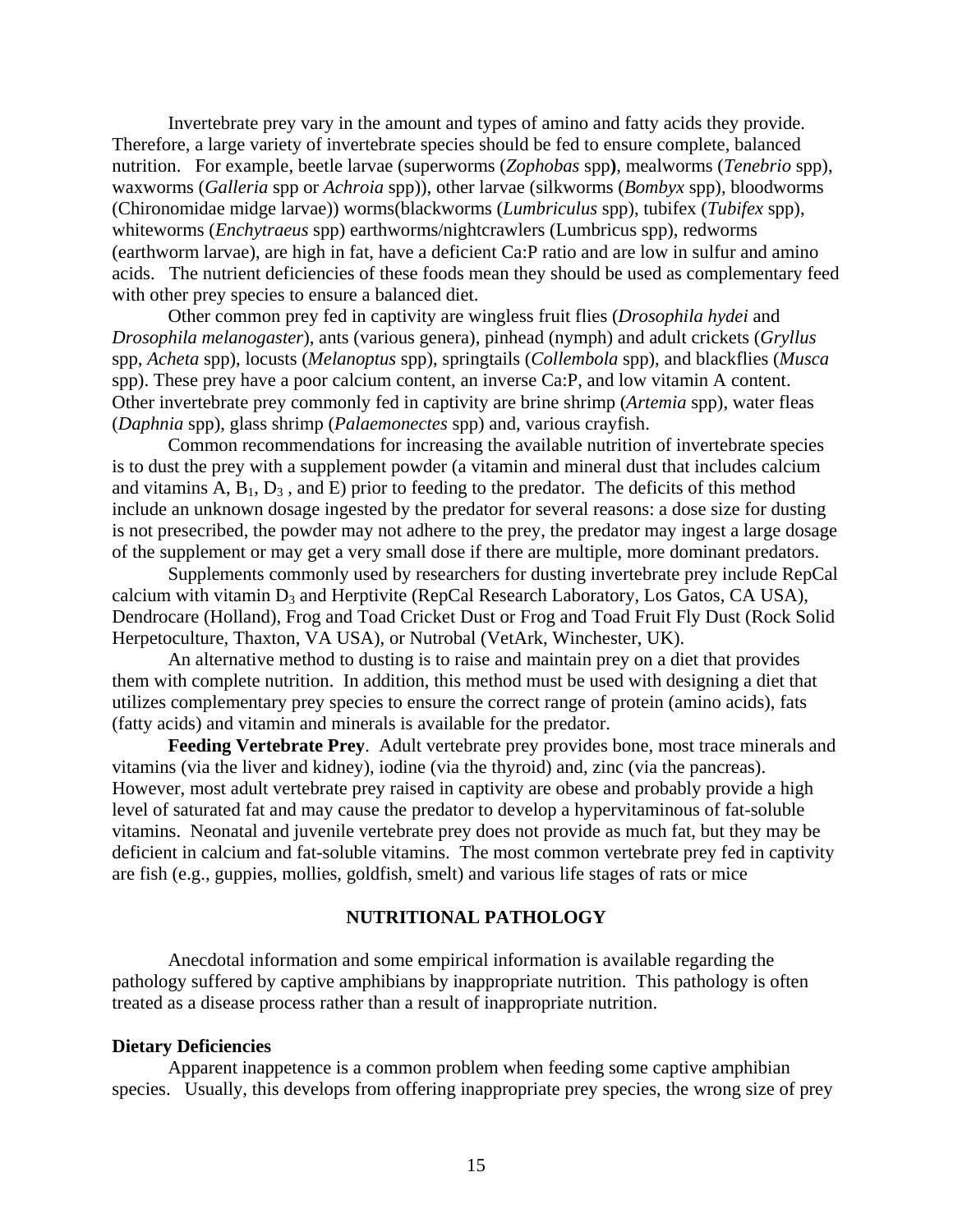and/or, an incorrect feeding schedule. In addition, some prey may be deficient in the nutrition they provide especially when a variety of prey is not available. Other causes of inappetence, however, can be attributed to disease processes including oral lesions, trauma and neoplasia.

Husbandry practices can contribute to inappetence. These practices include inappropriate humidity, housing, temperature, humidity, group social issues (dominance, breeding, stress), poor water quality and, an incorrect frequency and timing of feeding (Hadfield et al., 2006).

Temporary anorexia may be a normal fasting during estivation in Sirenidae (sirens), Leptodactylidae (e.g., tropical frogs: Budgett's frog, *Lepidobatrachus asper*), Bufonidae (e.g., Sonoran desert toad, *Bufo alvarius*), and Ranidae (e.g., true frogs: ornate-horned frog, *Ceratophrys ornata*)(Secor 2005). Some species may also be anorexic during the breeding season (Guha et al., 1980; Laming & Cairns, 1998)

The signs of malnutrition in captive amphibians include inappetence, weight loss, dehydration, lethargy and, in aquatic species, edema. With some exceptions, physical signs include a concave abdomen and lack of muscle over the limbs and the vertebral column, creating a prominent urostyle and transverse processes. An exception to this are stubfoot toads (*Atelopus spp*) who have prominent transverse processes (Donoghue 1998).

#### **Dietary Excess**

Obesity is commonly found in some captive amphibians because of calorie excess and inactivity. Excessive calories are easily provided when beetle larvae (superworms (Zophobas spp), mealworms (Tenebrio spp), and waxworms (Galleria spp or Achroia spp), whiteworms and tubifex are the main or only prey item. These invertebrates have a high lipid content. Also, if older, obese rodents are fed, these prey animals are also high in lipids.

Obesity in many amphibians may only be found at post mortem because, in most amphibians, fat is stored in coelomic bodies (celom; the body cavity) and around the heart. An exception are some Bufonidae (true toads) who can develop inguinal fat bodies In the groin area.

Captive amphibians who have eaten high levels of dietary fat for an extended period can develop corneal lipidosis (lipid keratopathy). Corneal lipidosis develops as haziness in the cornea and progresses to blindness. Although corneal lipidosis may be considered a disease of aged amphibians, it is correlated with high levels of dietary cholesterol and high serum cholesterol level (Shilton et al., 2001; Keller & Shilton, 2002). Corneal disease results in reduced food intake and/or anorexia because the animal cannot hunt prey.

Consuming an excessive number of prey can result in gastric overload. Gastric overload is an acute (medical emergency) and a result of dietary excess. Distention of the stomach from excessive consumption impairs respiration and circulation and the animal can develop hypovolemic shock.

#### **Metabolic Bone Disease**

Pathology related to improper dietary provision for normal calcium metabolism is a primary problem of captive amphibians. For example, Yoshimi et al. (1996) fed frogs crickets raised on Ziegler cricket diet and dusted with 1:1 Pervinal (canine vitamin and mineral supplement) and Osteofrom (human chelated mineral supplement). The frogs developed hypercalcemia and tissue mineralization from ingesting excess dietary calcium and vitamin D<sub>3</sub>.

Metabolic bone disease (MBD) can be caused by deficiencies in dietary calcium; improper calcium:phosphorus (Ca:P) ratios; lack of the appropriate ultraviolet (UV) light spectrum; low calcium content of prey; and, deficienciesand excesses of vitamin D. The clinical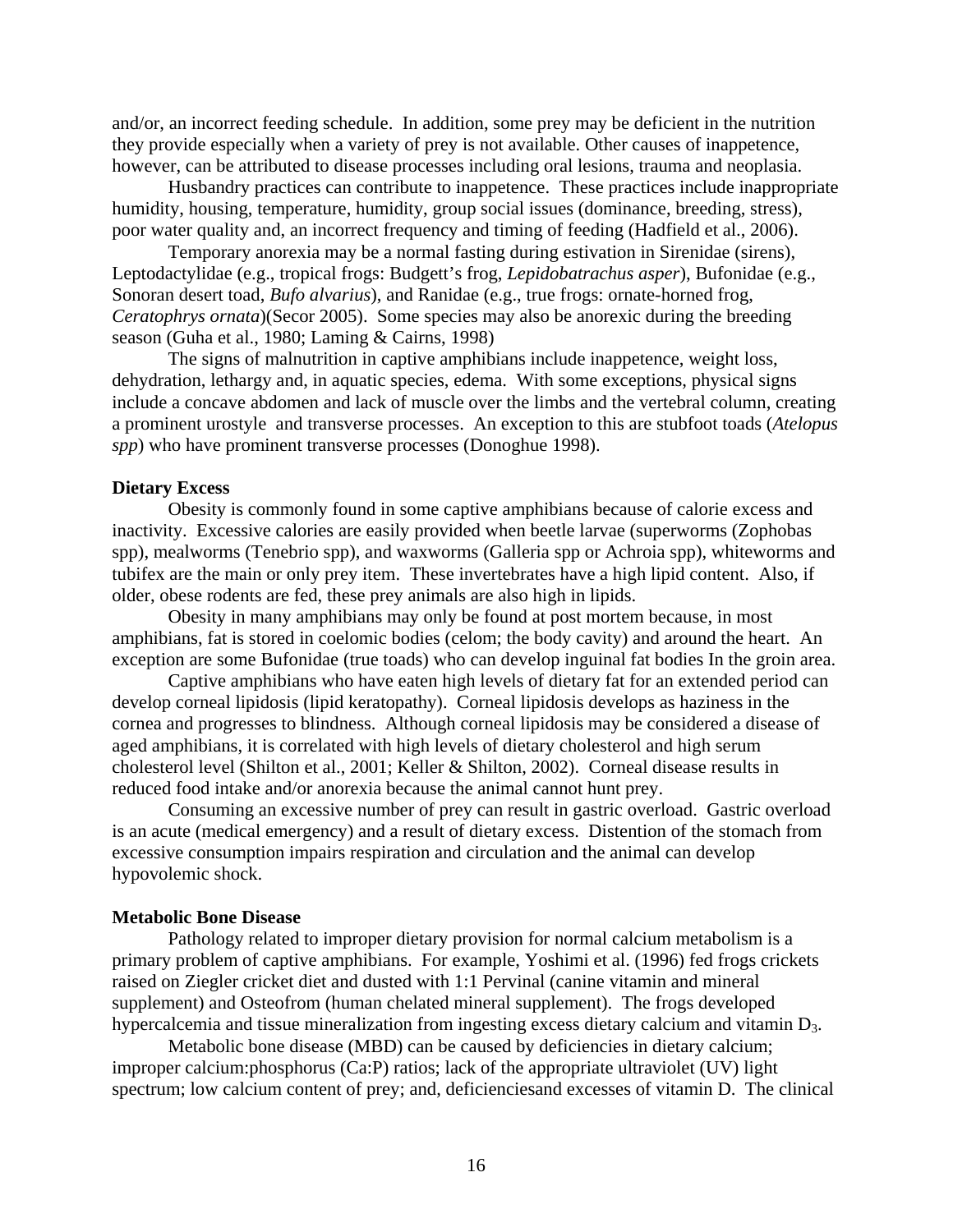signs of MBD include: lack of bone mineralization; bone deformities (vertrebrate, limbs, mandible); abnormal posture; abnormal movement; tetany; edema; fractures of long bones; and, lack of radio-opaque calcium carbonate in the endolymphatic sacs.

## **Hypovitaminosis A**

A deficiency of vitamin A develops in captive amphibians if they do not have a source of dietary vitamin A because they cannot synthesize carotinoids, including vitamin A (retinal) (Wright 2006). It is unknown if vitamin A precursors (e.g., carotene, lycopene, phytoene) are dietary essentials for amphibians.

Vitamin A is important for a healthy integument; it is incorporated into the xanthophore (yellow pigment) chromatophore cells in the amphibian skin as carotiniods (Frost-Mason et al. 1994); and, it is important in calcium metabolism.

Signs of hypovitaminosis A occur in postmetamorphic animals and include lethargy, weight loss, wasting and, "short tongue syndrome" (reduced ability to capture live prey with the tongue)(Pessier et al., 2005; Wright 2006).

### **Hypervitaminosis A**

Hypervitaminosis A usually develops in captive amphibian animals fed prey who have been fed high concentrations of vitamin A and/or an excessive dietary intake of vitamin A. For example, amphibians fed mammalian livers and/or whole immature rodents (rich in vitamin A) are at risk for developing hypervitaminosis A. Clinical signs of hypervitaminosis A include MBD, anemia, liver disease and, weight loss (Crawshaw 2003).

#### **Hypervitaminosis D**

Hypervitaminosis D usually develops in captive amphibian animals fed prey who have been fed high concentrations of vitamin  $D_3$  and/or excessive dietary intake of vitamin  $D_3$ . For example, captive amphibians fed diets of goldfish (high in vitamin  $D_3$ ) are at risk for developing hypervitaminosis D (Frye 1992).

#### **Hypovitaminosis D**

A deficiency of vitamin  $D_3$  can be related to a dietary deficiency and/or to lack of UVB light. Clinical signs of a deficiency include: bone deformities, seizures, edema, poor growth, reproductive problems, muscle weakness, anorexia, gut stasis and, constipation. Hatching failure can occur even in females without sufficient exposure to UVB on an adequate diet with adequate vitamin  $D_3$  and calcium.

#### **Hypovitaminosis B's**

Some neurological and musculoskeletal disorders (peripheral nerve demyelination, paralyses, scoliosis, spindly leg syndrome) are correlated with a deficiency of B vitamins, especially a thiamine deficiency (Wright & Whitaker, 2001; Crawshaw, 2003). In general, thiamine deficiency is caused by the ingestion of prey high in the thiaminase enzyme.

#### **Secondary Nutritional Hyperparathyroidism (SNHP)**

There are several potential causes of secondary nutritional hyperparathyroidism (SNHP): calcium and phosphorus deficiencies and excesses; vitamin  $D_3$  deficiencies and excesses; dietary fatty acid imbalance; hypervitaminosis A; and, renal disease (Wright & Whitaker 2001).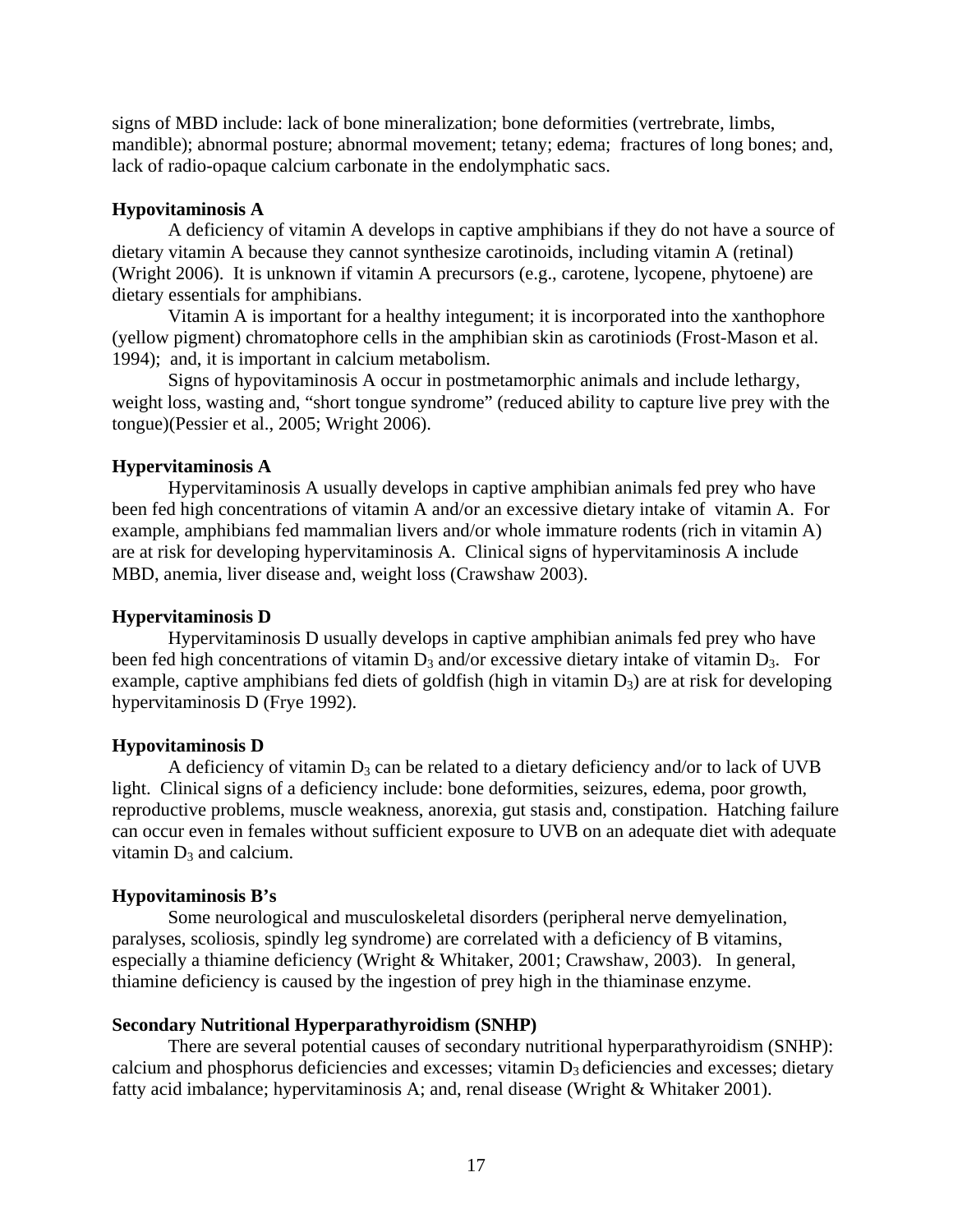Captive raised rodents are high in vitamin A and excessive use as a prey is implicated in the development SNHP.

## **Gout**

Amphibian species that excrete nitrogen as uric acid are predisposed to develop gout (deposition of urate crystals in soft tissues and joints). Gout develops in these species because of a lack of hydration. Those animals that develop gout need to be monitored for hydration status and the maintenance of adequate hydration is the most important factor in prevention.

## **Beta-carotene Deficiency**

Ocular disease, skin disease and lack of color in captive amphibians have been attributed to a deficiency of dietary beta-carotene. Prey species should be fed beta-carotene supplements. Carotenoid pigments can be found in the crude fat of insect prey (Dierenfeld and Fidgett, 2006) but the carotenoids may need to be fed to the prey.

## **Iodine Deficiency**

Tadpoles may not begin metamorphosis if they have an iodine deficiency (spindly leg).

## **Oxalate Toxicity**

Oxalate toxicity in amphibians (e.g., herbivorous aquatic life stages) develops in animals fed plant diets (e.g., spinach and kale) that are high in oxalates (salt of oxalic acid) (Wright and Whitaker 2001). These animals develop renal calculi (renal disease). Oxalate toxicity can also develop in adult amphibians that are fed insects raised on diets high in plants rich in oxalates.

## **Environmental Light and Ultraviolet Light Factors Related to Nutrition**

The light requirements of captive amphibians can be complex depending on life stage, season, specie and the quality of light (spectrum, intensity, and photoperiod). For example, most amphibian species appear to prefer a luminance (light without heat) of >90 lux, but there are some species that prefer as little as  $< 0.01$  lux.

Appropriately providing the ultraviolet (UV) spectrum for captive amphibian species can be a challenge if only because we lack specific information about the appropriate spectrums. The UV spectrum has three bandwidths: UVA, UVB, and UVC. UVA (long-wave) is from 320 – 400 nanometres (nm); UVB (medium wavelength) is from 280 – 320 nm; and, UVC (short wavelength) is from  $100 - 280$  nm. UVC is filtered by the earth's atmosphere and is not a factor in this discussion. UVB light is the spectrum of concern for captive amphibian species because UVB light is necessary for the biosynthesis of vitamin  $D_3$  which is necessary for normal calcium metabolism (Allen & Oftedal, 1989; Carman et al., 2000). It is possible, however, that nocturnal species of amphibians may not require UVB light.

Frogs raised without UV light developed femur curvatures and the curvatures were reversed by provisioning UV light 30 cm above the holding tanks on timers for 30 minutes each morning and 30 minutes each afternoon (Banks et al., 2008). MBD was prevented from developing by provisioning tadpoles with full-spectrum fluorescent lights (12:12 light/dark cycle) (McRobert, 2003). When possible, exposure to natural sunlight is the most efficient means of providing UVB light. For example, Komodo dragons at the Louisville Zoo were housed in an exhibit providing 150 days of access to direct sunlight. These animals were able to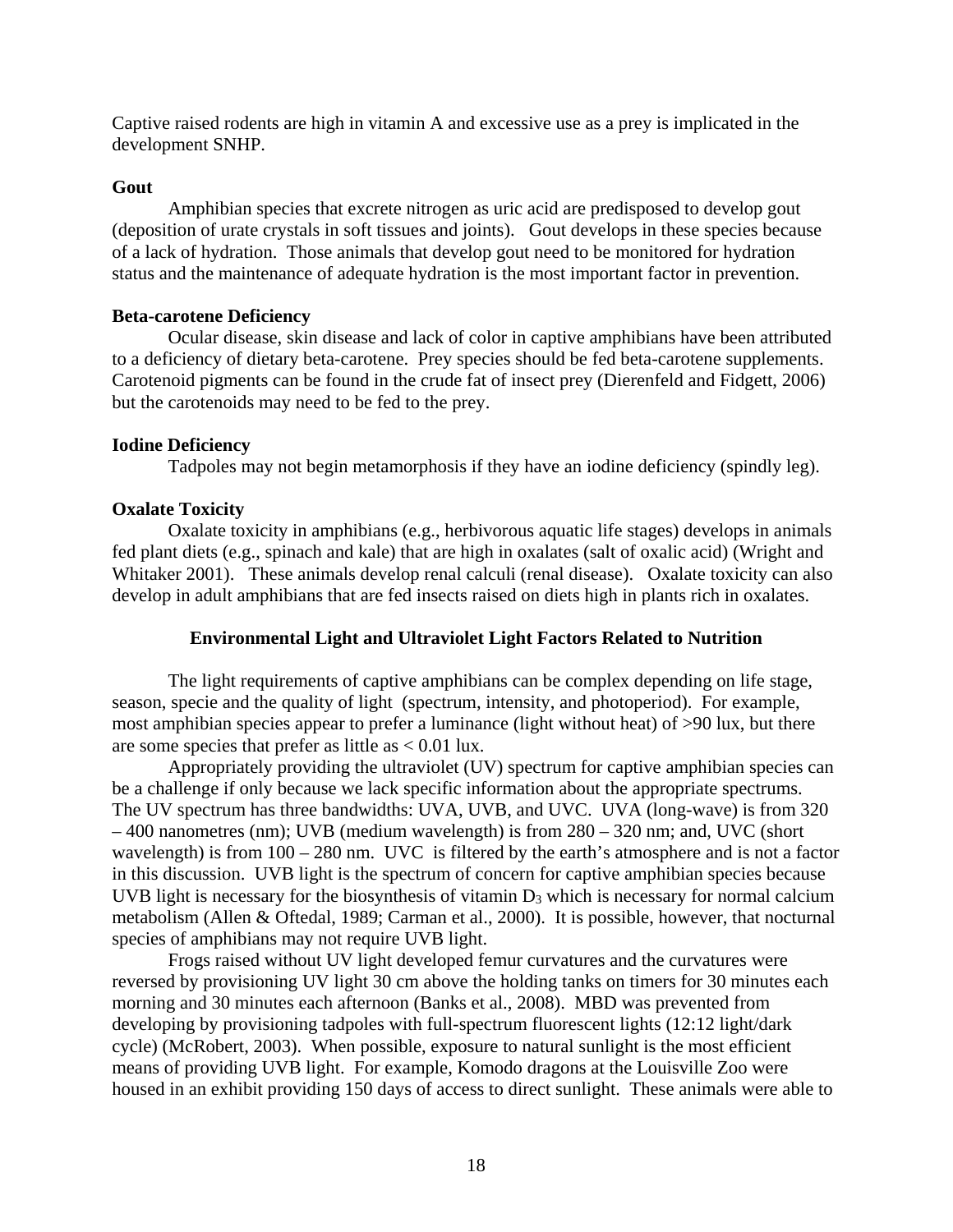maintain normal circulating levels of the vitamin D metabolite, 25-hydroxyvitamin D, for the remaining year when they were housed indoors (Gyimesi and Burns, 2002).

Of course, problematic with amphibian species, is a lack of specific and comparative information on physiological correlates for healthy calcium homeostasis. It is possible that some amphibian species may need UVB gradients (Adkins et al., 2003). However, appropriate housing for any animal will allow behavioral methods of selecting microhabitats and this should be the same for UV light provision.

UV light does not penetrate through standard glass or Plexiglas® (100% filtered), and it is partially filtered (30% - 50%) by wire mesh. UV light can penetrate some UV-permeable acrylics, but these acrylics are expensive and the permeability will decline as the acrylic ages. Products that produce artificial UVA and UVB light are marketed as "full spectrum", but the products vary in spectrum, effective life-span and cost. In general, it is recommended that products that emit UV light and heat are the most effective both in cost and prevention of MBD. Most ectotherm species will seek heat rather than UV light and an exhibit with separate units – one that provides UV and one that provides heat – is a waste of the UV light because the ectotherm will choose to bask under the heat lamp and not under the UV lamp. In addition, cutaneous conversion of pre-vitamin  $D_3$  to vitamin  $D_3$  is a temperature dependant process and it is best to ensure the animal is sufficiently heated when exposed to UVB. Some of the newer self-ballasted bulbs emit both UV light and heat.

Full-spectrum lights (fluorescent and screw-base), mercury vapour lamps and blacklights are available. All lamps other than the mercury lose their effective wavelengths after approximately six months of use. Mercury vapour lamps must be replaced only when they burn out ,but the initial cost is more than full-spectrum lights. Another difference is that full-spectrum fluorescents and bulbs must be positioned about 12 cm from the animal for an effective wavelength. The backlight bulbs and mercury vapor bulbs can emit UV at a greater distance (see product monograph). Generally, UV emission is highest closest to the light source and output will decrease with distance away from the source. Bulbs tend to degrade at about the same rate, therefore higher output bulbs have a longer useful lifespan than lower output bulbs. Some commercial UV products used by researchers are:

ESU Reptile D Light®

NECs 40 W black-light fluorescent tubes (BLB 40) Reptisun® products by ZooMed® 10 - 20 cm Sylvania® BL350 blacklight 10 - 20 cm Sylvania®40 W black-light fluorescent tubes Westron® Active UVHeat (screw-base, self-ballasted mercury vapor lamp) ZooMed Power Sun® UV (screw-base, self-ballasted mercury vapor lamp)

## **Deleterious Effects of Ultraviolet Light**

Global warming and the increase in UVB light have led researchers to conclude that UVB light is a factor in the decline of amphibian populations. UVB light is associated with abnormal DNA, immunosuppression, cancers and, decreased and/or lack of survivorship in all life stages of smphibian species. It is recommended that - in meeting the physiological need for UV light to captive amphibians - we should also provide microhabitants for protecting themselves and their offspring from the deleterious effects of UV light.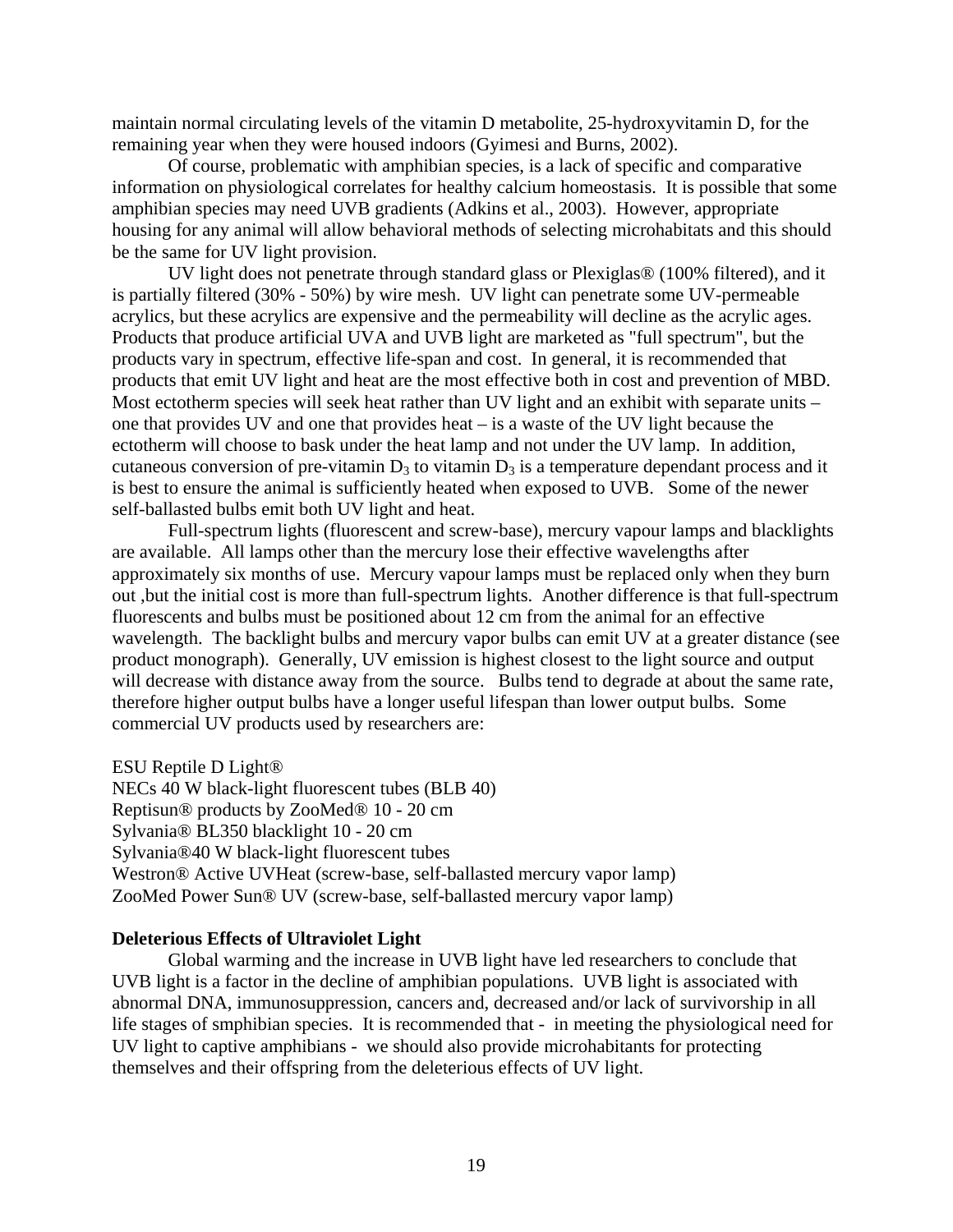**Eggs**. Amphibian eggs are naturally protected from normal UV light by colour and a jelly coating. Although some amphibian eggs are of a light colour, those eggs that are darker in colours are protected by UVB resistant melanin. In addition, many species lay their eggs under debris, in leaves or in foam nests that protect from UVB radiation.

The jelly capsules of aquatic amphibian eggs absorbs UVB (up to 99%) andprevent penetration to the egg. The absorbance capability of jelly capsules can differ between species. Most jelly will also accumulate debris that also protects the ova from UVB light. In addition, the photolyase in amphibian eggs activates photorecovery of damaged DNA when embryos are exposed to UVA, UVB and visible light (> 400 nm) (Grant and Licht 1995; Crump et al. 1999). This protection, however, is not effective with artificially high doses of any type of UV radiation.

The effects of exposure of eggs to UVB may not be visible until metamorphosis and the length of exposure is correlated with increased growth problems (Pahkala et al, 2001; Pahkala et al, 2003) such as lack of limb development and/or limb deformity (Ankley et al, 2000). Exposed eggs also grow slower (Belden and Blaustein, 2002; Blaustein and Belden, 2003) and adult reproductive success can be decreased (Goater, 1994; Scott, 1994).

**Larval stage and metamorphosis**. After hatching, larvae are protected from UV light by melanin, skin secretions and behaviour (avoidance of intense sunlight and thermoregulation) (Hofer and Mokri 2000). There is a high mortality, however, in several species for the first few days after hatching. This high mortality is suspected to be due to loss of the normal protecants of embryos (Grant & Licht, 1995; Crump et al., 1999; Hofer & Mokri, 2000; Licht, 2003). Baud & Beck (2005) found an interactive effect between UVB light and copper (Cu) and this affect significantly reduced the survival of spring peeper tadpoles (*Pseudacris crucifer*).

**Adults**. Poison dart frog adults chose a low level UVB condition (Han et al. 2007). Sunburn may be a possibility under high intensity lights or if an animal cannot escape the light by choosing a protected location. "Sunburn" has clinical signs and these include increased mucous production, erythema (inflammatory redness of the skin), blistering, ulceration, and skin sloughing of affected skin (Wright 2001).

**Note:** Investigators used acetate filters underwater to cover eggs during a UVB trial (Berrill & Lean, 1998; Crump et al., 1999). These investigators discovered that acetate filters were highly toxic to hatchlings (but not to eggs).

#### **Environmental Enrichment**

Despite classification as a "lower level" vertebrate, amphibian species thrive in environments that provide variety, activity and challenges (Seidensticker & Forthman, 1998). Dietary provision can also meet this need for variety, activity and challenge. Feeding live prey by placing it in, around and under leaf debris, sand, wood, rocks, flower pots, live plants and flowing water provides hunting opportunities. Different types of foliage covered with aphids can be placed at varying times and places within the exhibit (Campbell-Palmer et al., 2006). Varying the environmental conditions of the exhibit at feeding times (e.g., "rain") improve the environmental complexity and increase the exhibit humidity. Such activities encourage display of natural behaviors, improve health and, promote colorful displays in the animals.

Plants successfully used in amphibian exhibits include mosses (aquatic and terrestrial) rushes, aquatic plants (*Elodea*, *Vallisneria*), peppermint, wild strawberries, deer grass, seep willow and, grape vines (McRobert 2003). The warm, humid environs of amphibian exhibits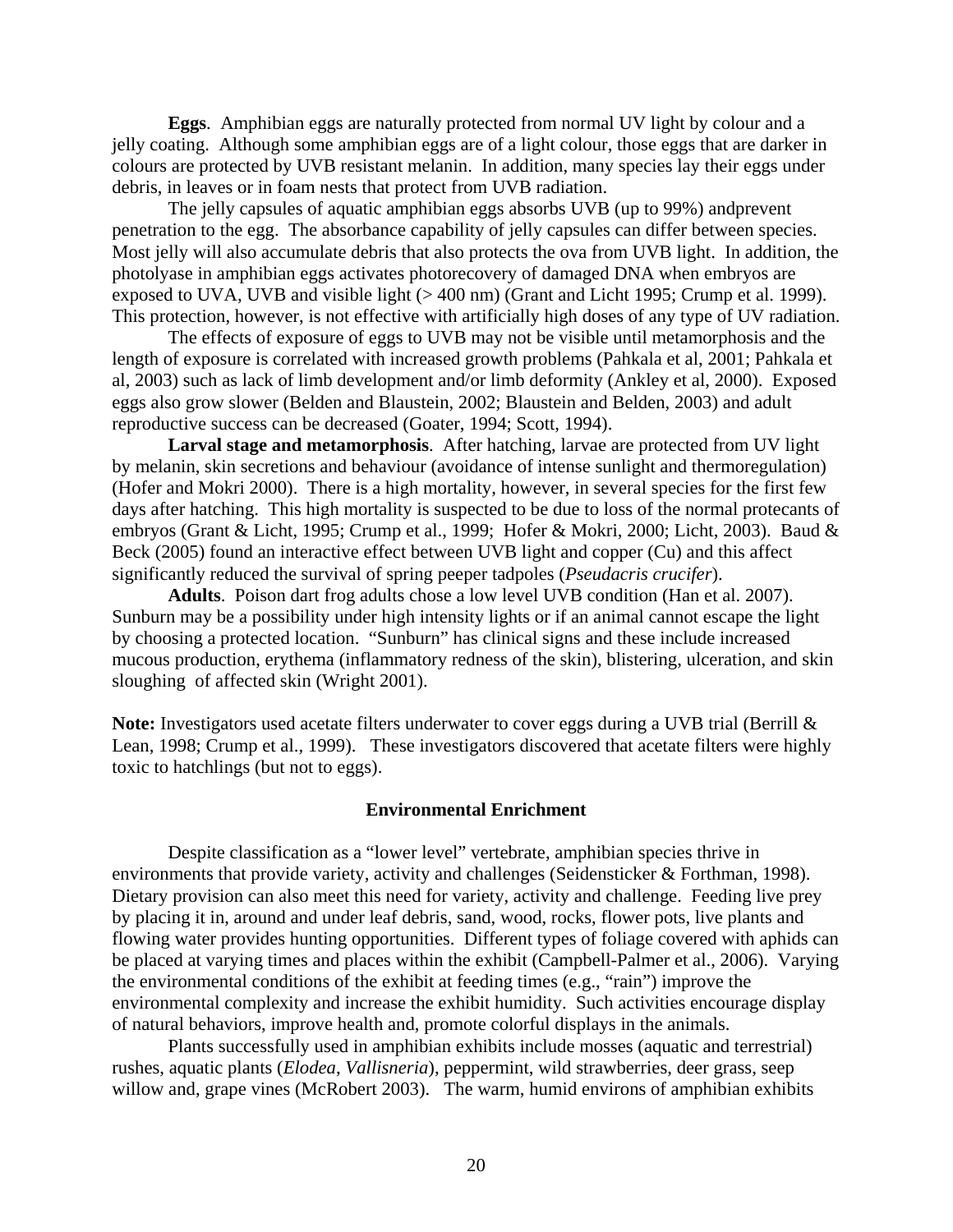should be excellent areas to grow even tropical plants. "Rainy seasons" (e.g., a 3 hours misting) can be used to promote breeding in some species and can increase appetitive behaviors (Campbell-Palmer et al., 2006).

## **Environmental Toxicities Related to Nutrition**

The physiology of amphibian species such as cutaneous gas exchange due to the permeability of the integument makes them vulnerable to toxic environmental substances. These substances may or may not come in contact with captives as part of dietary provision. This section will present some of those environmental substances relative to captive environments. Common items and substances that may be toxic to captive amphibian species include: plastics, metals, chlorine, ammonia, nitrates, carbon dioxide and food toxicity.

#### **Plastics**

The use of plastic in our society is so widespread that we probably do not realize the extent of plastics (phenolic, acrylics, polyvinyl chloride) that may affect captive amphibian environments. The main concern is the leaching of substances such as polychlorinated biphenyls (PCBs2) and other toxicants even when human grade plastics are used. For example, many water systems use plastic piping and standing water from this piping may have levels of chlorinated biphenyls (Browne et al 2007). Flushing the water system each morning or ensuring an appropriate pipe rating for water used in amphibian habitants is essential.

#### **Metals**

Metal toxicity can affect the reproductive, nervous, endocrine, and immune system function (Sanchez-Dardon et al., 1999; Zapata et al., 2001). These toxicities can also interefere with metamorphosis and growth rates (Lefcort et al., 1999). Tadpoles are especially susceptible to metal toxicity because of their ravenous appetites to meet their high nutritional requirements (Hopkins et al. 2000). Species adapted to water with a low pH are especially at risk for metal toxicity because a low pH increases the risk for metal leaching (Beattie & Tyler-Jones 1992; Glooschenko et al., 1992).

There are numerous metals known to be toxic to amphibians: aluminum, antimony, arsenic, cadmium, copper, lead, manganese, mercury, molybdenum, silver and zinc (Blaustein et al., 2003; Browne et al., 2007). The metals, if used in exhibits and cages, in plumbing or  $$ especially – in contact with water where leaching is prominent. Copper, for example, is commonly used in potable water plumbing systems and in well water systems. Copper will leach into water that stands in copper pipes (e.g., overnight) and a concentration of only 0.15 mg/L killed 50% of newly hatched *Rana pipien* tadpoles in 72 hours (Landé and Guttman 1973).

#### **Chlorine**

Captive amphibians may come into contact with chlorine in water supplies or from cleaners. Municipal water may have concentrations of  $> 9$  mg/L chlorine (used as an antibacterial) and this concentration probably varies according to the water treatment facility. Such concentration of chlorine is lethal to aquatic species and species largely dependent on a captive water source. Chlorine is an unstable chemical and it easily dissipates from water by letting the water stand for several days, keeping it aerated and warm. Municipal water treatment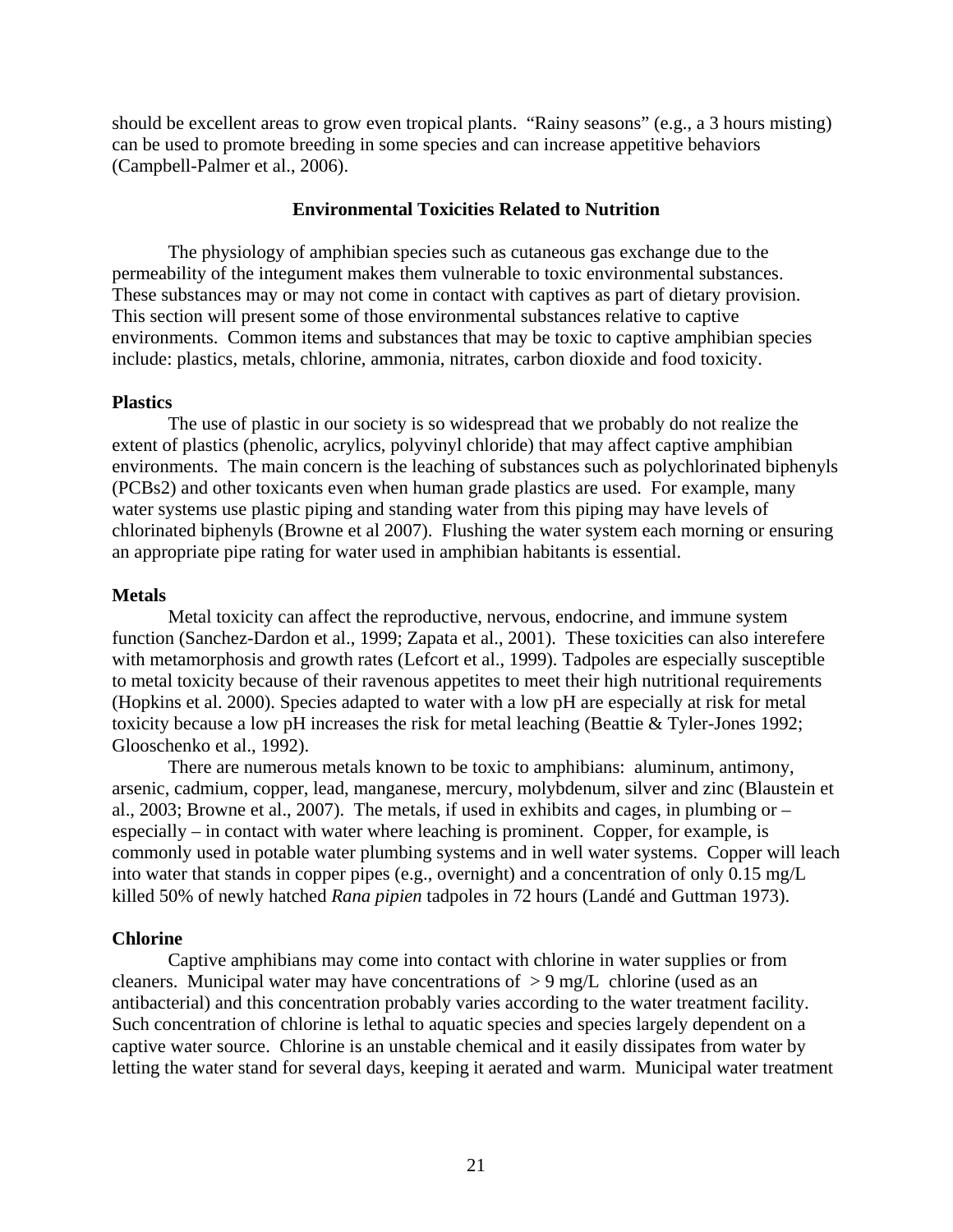may use other bactericidal agents (e.g., chloramines) that are stable in water and do not easily dissipate from water. These bactericidal agents are equally as toxic to aquatic life as chlorine.

 Chlorine is a common element in many cleaners and residues on dishes and surfaces can be toxic to amphibians. Essentially, it is recommended that any cleaner containing chlorine is.

#### **Ammonia**

Metabolic wastes, municipal water and cleaning products are the main sources of ammonia in the captive environment. Ammonia can be toxic to aquatic life at minimal levels of 0.5 mg/L (Jofre & Karasov, 1999). Signs of ammonia toxicity include abnormal behaviour, changes in skin pigmentation, increased mucous production and, death.

(Diana et al., 2001). If chronic toxicity develops from low levels of ammonia, animals will develop immunosuppression and susceptibility to diseases (Whitaker 2001).

Ammonia from protein respiration (especially from larvae and gill-breathing adult) and bacterial decomposition of organic matter will commonly enter captive aquatic systems. In addition, municipalities often use ammonia as an antibacterial agent and ammonia is in municipal water if chloramines are used. Cleaning agents containing ammonia should not be used to clean any item that may come in contact with captive amphibians at any life stage.

#### **Nitrites and Nitrates**

Nitrites and nitrates can be lethal and can also cause failure to thrive and deformity with nitrite toxicity more severe than nitrate toxicity. Nitrite toxicity is similar to the effects of ammonia, although it appears that the effects are species specific. Nitrite concentrations of 0.88 mg/L, for example, did not affect the red-legged frog (*Rana aurora*) and the Pacific treefrog (*Hyla regilla*) as severely as it did the spotted frog (*Rana pretiosa*) (Blaustein et al. 1999). Nitrites form when nitrifying bacteria oxidize ammonia and ammonium. Nitrite toxicity causes methemoglobinemia (methemoglobin in the blood) that prevents blood oxygen delivery to tissue.

Nitrates are less toxic to aquatic life when compared to ammonia and nitrites. For example, a sublethal concentration is  $> 2.5$  mg/L. However,  $\langle$ <1.5 mg/L is recommended for aquatic systems. Nitrate concentration is an indicator of lack of water changes.

#### **Phosphate Toxicity**

Phosphates in some municipal water systems (minimizes leaching from lead pipes) are toxic to amphibians. Even a low-level of phosphates will interfere with calcium metabolism, cause tetanic seizures and, death (Stiffler, 1993).

#### **Carbon Dioxide**

Carbon dioxide concentrations in water can increase due to lack of aeration and the level should be  $< 6$  mg/L.

#### **Food Toxicity**

Captive aquatic amphibians can develop a toxic syndrome caused by partially decomposed food. This toxic syndrome can develop efrom small amounts of decomposed food in aquatic environments with high water flow rates.

The toxic syndrome is due to the growth of fungal hyphae in uneaten food which may reduce water circulation and promote anerobic decay. The toxins affect all the aquatic life in the water and are quickly lethal. Tadpoles, for example, first become motionless on the water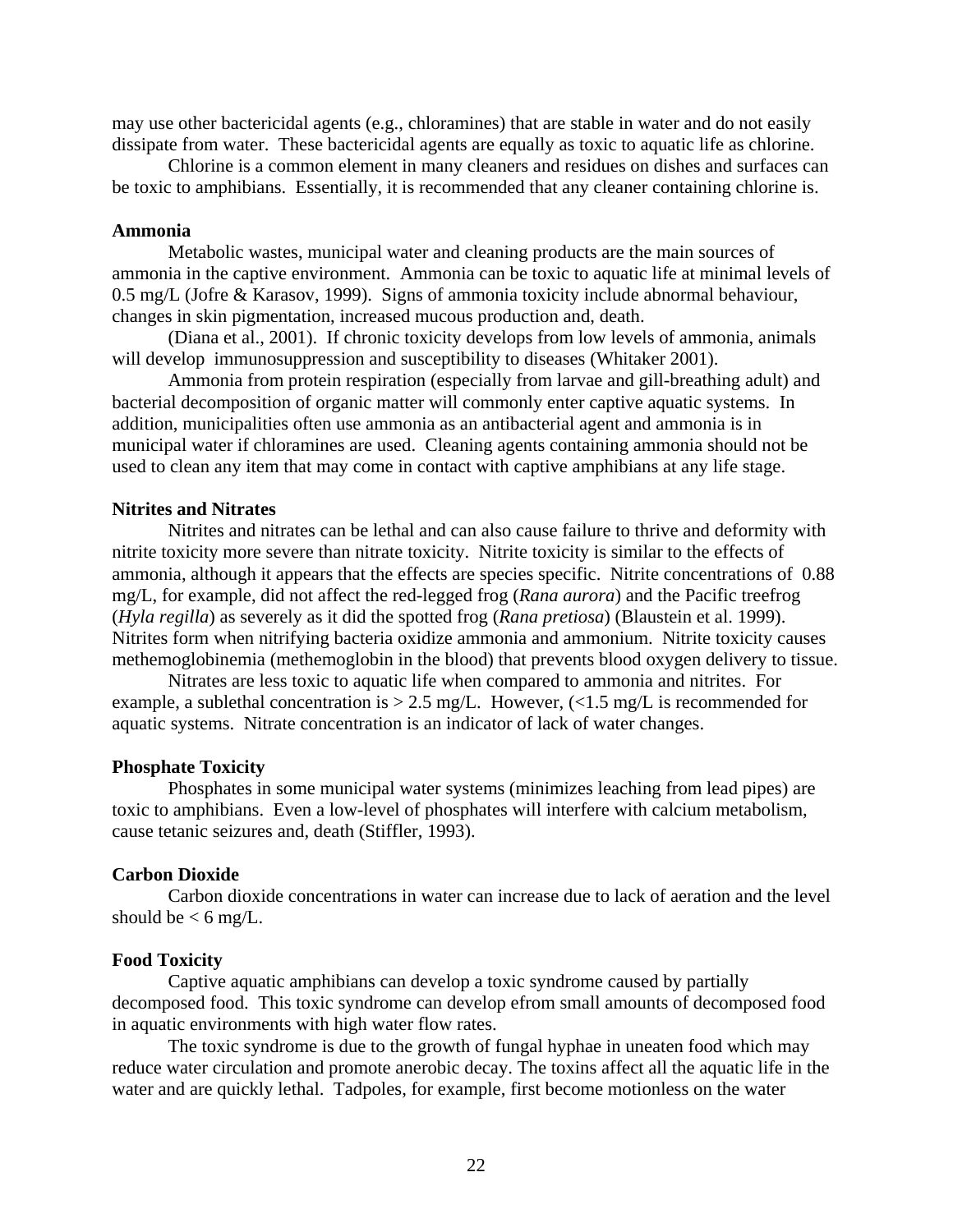surface and may respond violently (uncoordinated, rotating swimming behaviour) to any intervention. They die within a few hours.

## **Bibliography and References**

Adkins E, Driggers T, Ferguson G, Gehrmann W & Gyimesi Z. 2003. Ultraviolet light and reptiles, amphibians. Journal of Herpetological Medicine and Surgery, 13(4): 27-37

Alford RA. 1999. Ecology: Resource use, competition, and predation. In: McDiarmid RW, Altig R (eds). Tadpoles: The Biology of Anuran Larvae. Chicago: University of Chicago Press. p 240- 278.

Ankley GT, Tietge JE, Holcombe GW, DeFoe DL, Diamond SA, Jensen KM & Degitz DL. 2000. Effects of laboratory ultraviolet radiation and natural sunlight on survival and development of Rana pipiens. Canadian Journal of Zoology, 78: 1092–1100.

Alvarez D. & Nicieza AG. 2002. Effects of temperature and food quality on anuran larval growth and metamorphosis. Functional Ecology, 16: 640–648.

Baksi SN, Kenny AD, Galli-Gallardo SM & Pang PKT. 1978. Vitamin D metabolism in bullfrogs and Japanese quail: Effects of estradiol and prolactin. General Comparative Endocrinology, 35: 258–262.

Baldwin GF & Bentley PJ. 1980. Calcium metabolism in bullfrog tadpoles (*Rana catesbeiana*). Journal of Experimental Biology, 88: 357–365.

Baldwin GF & Bentley PJ. 1981. Calcium exchanges in two neotenic urodeles: *Necturus maculosu*s and *Ambystoma tigrinum*. Role of the integument. Comparative Biochemistry and Physiology, 70A: 65–68.

Banks CB, Lau MWN & Dudgeon D. 2008. Captive management and breeding of Romer's tree frog *Chirixalus romeri*. International Zoo Yearbook, 42: 1-10

Barker D. 1997. Preliminary observations on nutrient composition differences between adult and pinhead crickets, *Acheta domestica*. Journal of the Association of Reptilian and Amphibian Veterinarians, 7(1): 10-13

Baud DR & Beck ML. 2005. Interactive Effects of UV-B and Copper on Spring Peeper Tadpoles (*Pseudacris crucifer*). Southeastern Naturalist, 4(1): 15–22

Belden, L. K., Wildy, E. L. & Blaustein, A. R. 2000. Growth, survival and behaviour of larval long-toed salamanders (*Ambystoma macrodactylum*) exposed to ambient levels of UV-B radiation. Journal of Zoology (London), 251: 473–479.

Belden LK, Blaustein AR. 2002. UV-B induced skin darkening in larval salamanders does not prevent sublethal effects on growth. Copeia 2002: 748-754.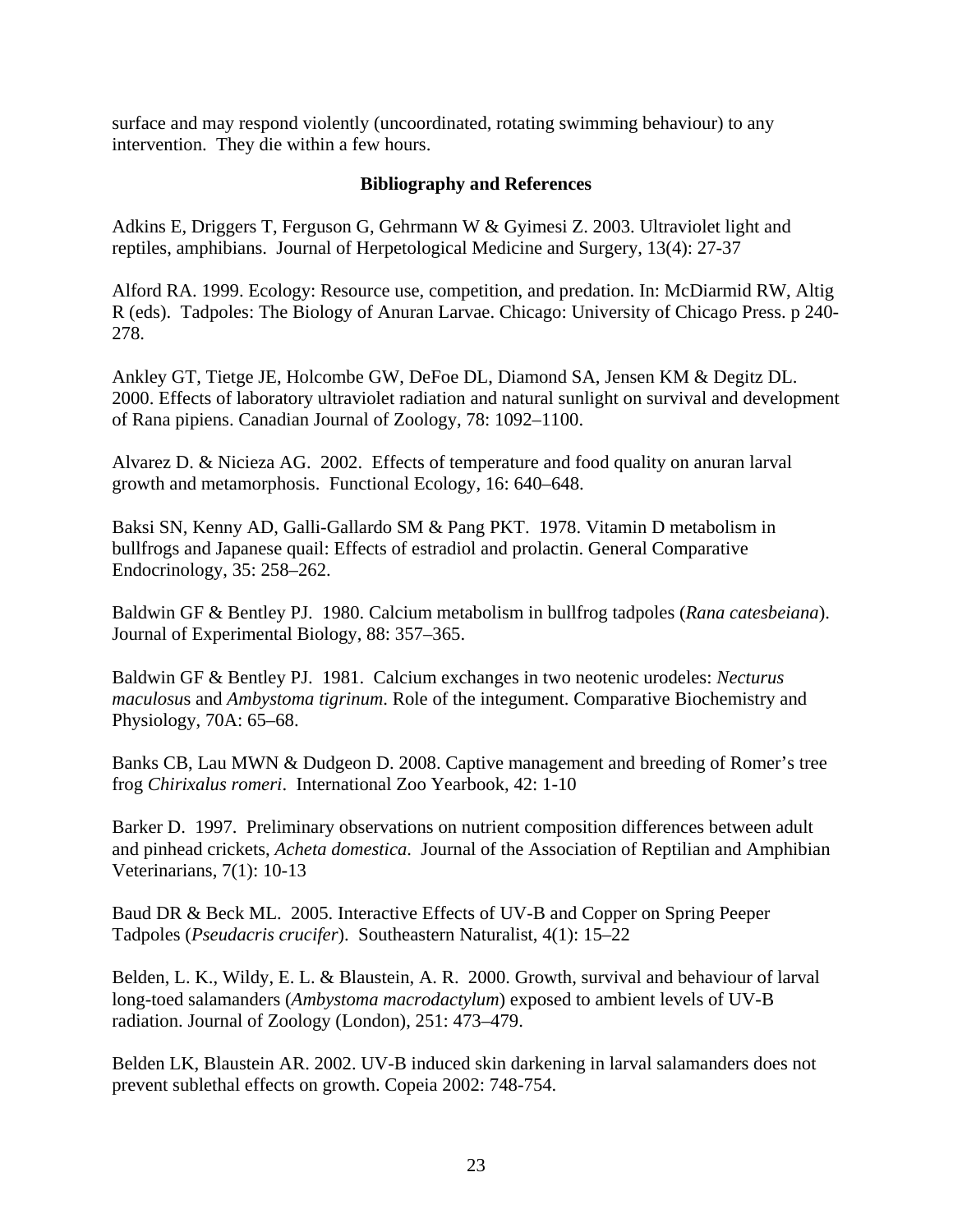Bernard JB. 1997. Feeding Captive Insectivorous Animals: Nutrition Aspects of Insects as Food. Technical Paper Fact Sheet 003, AZA-NAG. www.nagonline.net

Berrill M, Lean DRS. 1998. Problems in conducting in-situ experiments to evaluate the influence of UV-B radiation on amphibian eggs and larvae. In: Little EE, DeLonay AJ, Greenberg BM, (eds). Environmental Toxicology and Risk Assessment, vol. 7. West Conshohocken (PA): American Society for Testing and Materials. Special Technical Publication 1333. pp. 21–30.

Blaustein, AR, Hoffman PD, Kiesecker JM, & Hays JB. 1996. DNA repair activity and resistance to solar UV-B radiation in eggs of the Red-legged frog. Conservation Biology 10: 1398–1402.

Blaustein AR & Belden LK. 2003. Amphibian defenses against ultraviolet-B radiation. Evolution and Development, 5: 89-97.

Blaustein AR, Romansic JM, Kiesecker JM & Hatch AC. 2003. Ultraviolet radiation, toxic chemicals, and amphibian population declines. Diversity and Distribution, 9: 123-140.

Boschwitz D & Bern HA. 1971. Prolactin, calcitonin and blood calcium in the toads *Bufo boreas* and *Bufo marinus*. General and Comparative Endocrinology, 17: 586–588.

Browne RK, Pomering M & Hamer AJ. 2003. High density effects on the growth, development and survival of *Litoria aurea* tadpoles. Aquaculture, 215: 109-121.

Browne RK & Zippel K. 2007. Reproduction and larval rearing of amphibians. ILAR Journal, 48(3): 213-34.

Browne RK, Odum RA, Herman T. & Zippel K. 2007. Facility design and associated services for the study of amphibians. ILAR Journal, 48(3): 184-225

Campbell-Palmer R, Macdonald C & Waran N. 2006. The effect of feeding enrichment on the behaviour of captive Dendrobatid frogs. In: A. Fidgett et al. (eds). Zoo Animal Nutrition Volume III, Filander Verlag, Federal Republic of Germany, pp. 315-330.

Campbell SS, Murphy PJ & Suhner AG. 2001. Extraocular phototransduction and circadian timing systems in vertebrates. Chronobiology International, 18: 137-172.

Carman EN, Ferguson GW, Gehrmann WH Chen, TC & Holick MF. 2000. Photobiosynthetic opporturnity and ability for UV-B generated vitamin D synthesis in free-living house geckos *(Hemidactylus turcicus*) and Texas spiny lizards (*Sceloporus olivaceous*). Copeia, 2000: 245– 250.

Clark NB. 1983. Evolution of calcium regulation in lower vertebrates. American Zoologist, 23: 719–728.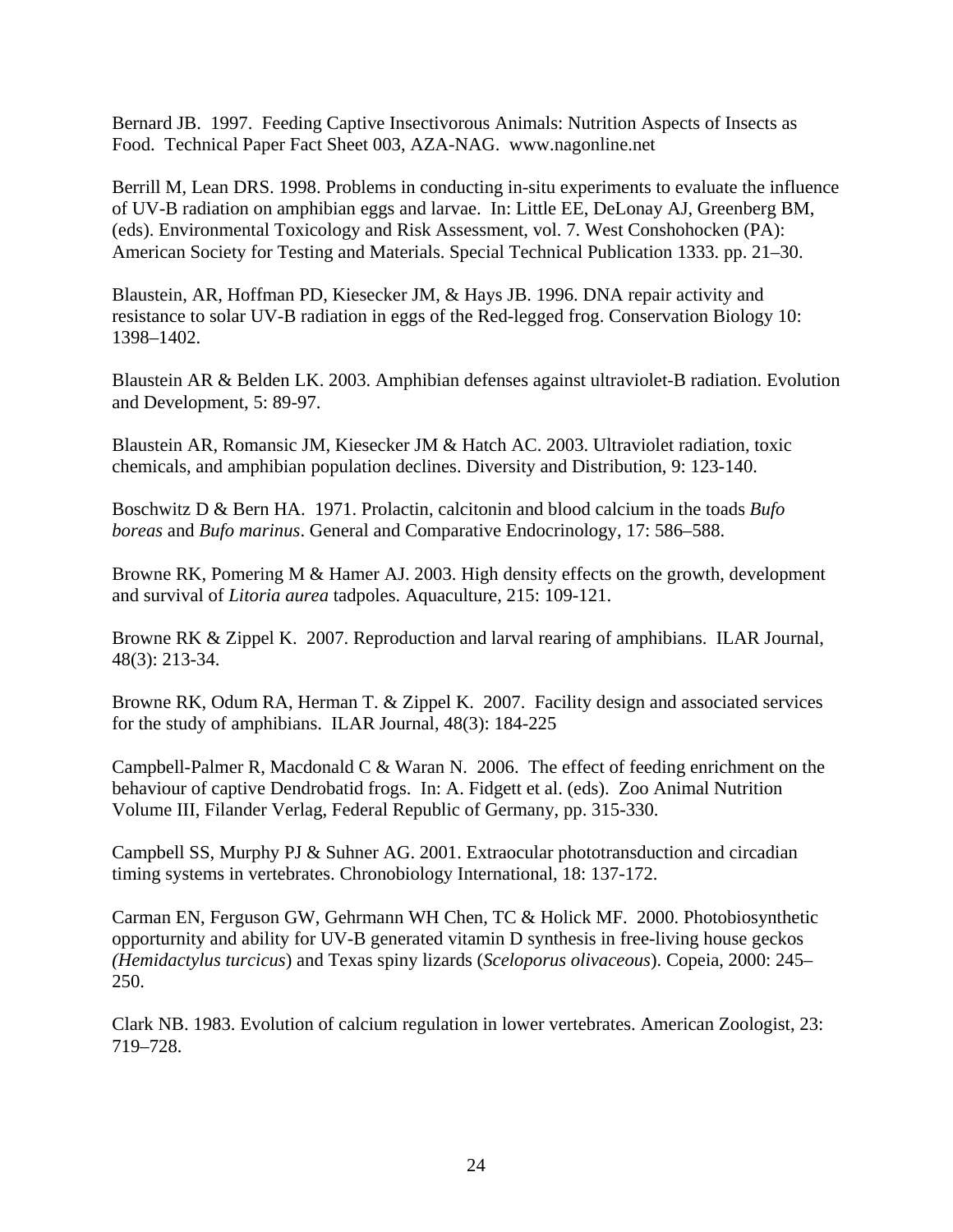Clark NB & Dantzler WH. 1975. Renal tubular transport of calcium and phosphate: Role of calcitonin. General and Comparative Endocrinology, 26: 321–326.

Clark NB & Sasayama Y. 1981. The role of parathyroid hormone on renal excretion of calcium and phosphate in the Japanese quail. General and Comparative Endocrinology, 45: 234–241.

Colin O. 2008. Maintenance and Breeding Manual for Dendrobates. Biodôme de Montréal, Montreal, QC, Canada.

Corn PS. 1998. Effects of ultraviolet radiation on boreal toads in Colorado. Ecological Applications 8: 18–26.

Crawshaw G. 2003. Anurans (Anura, Salienta): Frogs, toads. In: Fowler ME, Miller RE, (eds). Zoo and Wild Animal Medicine. 5th ed. St. Louis: Elsevier Science. p 22-33.

Crump D, Berrill M, Coulson D, Lean D, McGillivray L & Smith A. 1999. Sensitivity of amphibian embryos, tadpoles, and larvae to enhanced UV-B radiation in natural pond conditions. Canadian Journal of Zoology, 77: 1956–1966.

Culley DD. 1992. Managing a bullfrog research colony. In: Schaeffer DO, Kleinow KM, Krulisch L, eds. The Care and Use of Amphibians, Reptiles and Fish in Research. Bethesda: Scientists Center for Animal Welfare. p 30-40.

Currens CR, Niewiarowski & Whiteman HH. 2002. Effects of temperature and time of day on the resting metabolic rates of paedomorphic and metamorphic mole salamanders, *Ambystoma talpoideum* Copeia, 2: 489–495

Das I. 1996. Folivory and seasonal changes in diet in *Rana hexadactyla* (Anura, Ranidae). Journal of Zoology, 238:785- 794.

Davison D. 1991. Management program and breeding of the Puertor Rican crested toad at Metro Toronto Zoo, In: Proceedings of the  $16<sup>th</sup>$  American Association of Zoo Keepers Conferencem New Orleans, Louisiana, pp. 53-59.

Densmore CL & Green DE. 2007. Diseases of amphibians. ILAR Journal, 48(3): 234-254.

Diana SG, Beasley VB & Wright KM. 2001. Clinical toxicology. In: Wright KM, Whitaker BR, (ed)s. Amphibian Medicine and Captive Husbandry. Malabar FL: Krieger Publishing Company. p 223-232.

Dierenfeld ES & Fidgett AL. 2006. Herbivorous insect composition: you are what you eat? In: A. Fidgett et al. (eds). Zoo Animal Nutrition Volume III, Filander Verlag, Federal Republic of Germany, pp. 285-289.

Dierenfeld ES, Alcorn HL & Jacobsen KL. 2002. Nutrient Composition of Whole Vertebrate Prey (Excluding Fish) Fed in Zoos. United States Department of Agriculture, Beltsville, ML.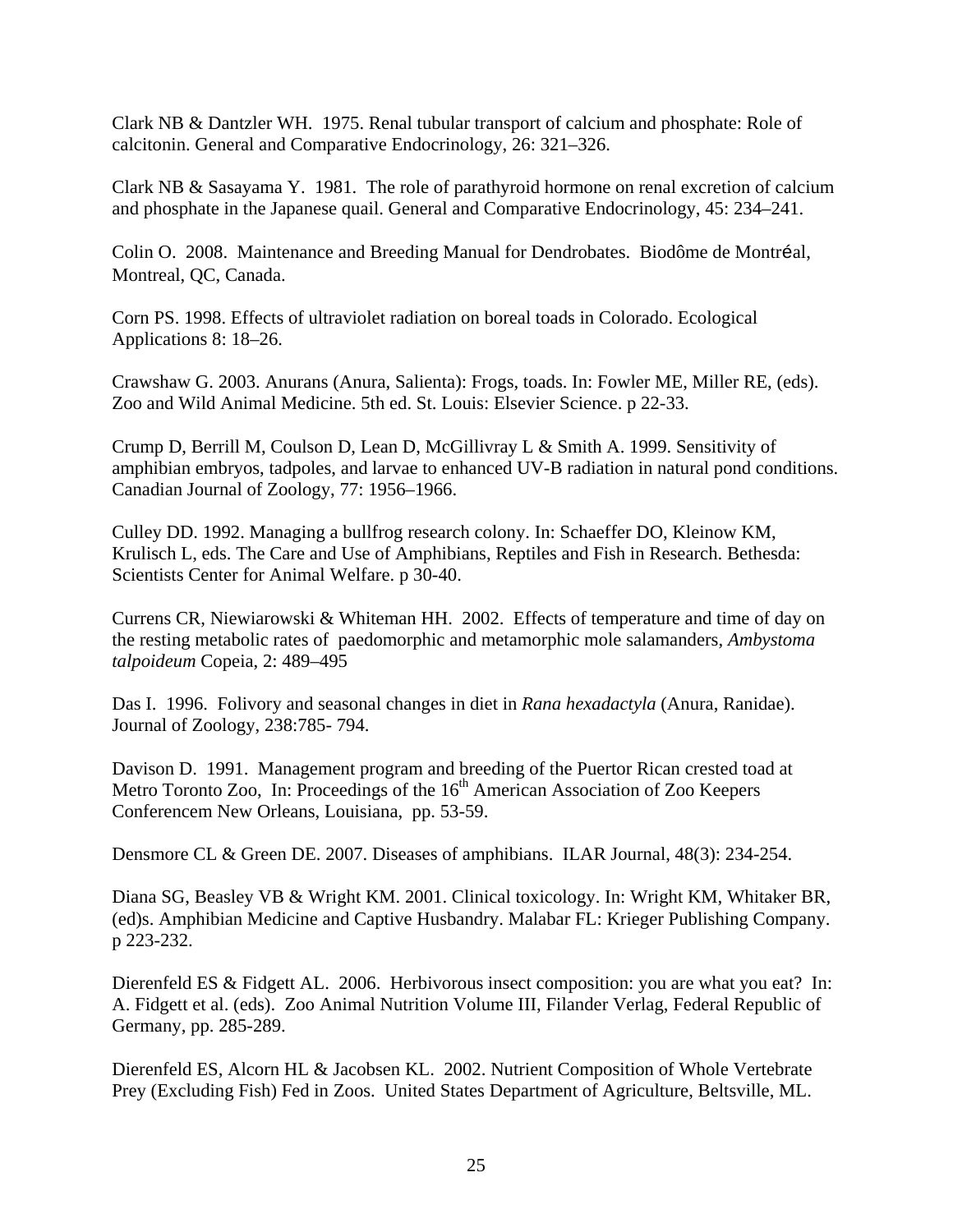Donoghue, S. 1998. Nutrition of pet amphibians and reptiles. Seminars in Avian and Exotic Pet Medicine, 7(3): 148-I53.

Eidhof K, Venema D, Kuiper D & Huisman TR. 2006. Increasing calcium content in Jamaican field crickets (*Gryllus assimilis*). In: A. Fidgett et al. (eds). Zoo Animal Nutrition Volume III, Filander Verlag, Federal Republic of Germany, pp. 291-293.

Fenolio D. 1996. Captive reproduction of the orange-legged monkey frog (*Phyllomedusa*  hypocondrialis), and development of a protocol for Phyllomedusine frog reproduction in the laboratory. Advances in Herpetoculture, 1: 13-21.

Fernandez PJ. 1996. A facility for captive propogation of chiricahua leopard frogs (*Rana*  chiricahuensis). Advances in Herpetoculture, 1: 7-12.

Finke MD. 2002. Complete nutrient composition of commercially raised invertebrates used as food for insectivores. Zoo Biology, 21: 269-285.

Fox GA. 2001. Effects of endocrine disrupting chemicals on wildlife in Canada: past, present and future. Water Quality Research Journal Canada, 36(2): 233–251.

Frost-Mason S, Morrison R, Mason K. 1994. Pigmentation. In: Heatwole H, (ed). Amphibian Biology. Vol 1. The Integument. Chipping Norton New South Wales: Surrey Beatty & Sons. p 64-97.

Frye FL. 1992. Anasarca in an Argentine horned frog *Ceratophrys ornata*. Journal of Small Exotic Animal Medicine, 1: 148-149.

Goater CP. 1994. Growth and survival of postmetamorphic toads: interactions among larval history, density, and parasitism. Ecology, 75: 2264–2274.

Goodman G. 2003. Oral biology and conditions of amphibians. Veterinary Clinics of North America Exotic Animal Practice, 6: 467-475.

Grant KP & Licht LE. 1995. Effects of ultraviolet radiation on life-history stages of anurans from Ontario, Canada. Canadian Journal of Zoology, 73: 2291–2301.

Guha K, Jorgensen CB & Larsen LO. 1980. Relationship between nutritional state and testes function, together with observations on patterns of feeding in the toad, *Bufo bufo*, Journal of Zoology, 192: 147-155.

Gyimesi ZS & Burns RB. 2002. Monitoring of plasma 25-hydroxyvitamin D concentrations in two Komodo dragons, *Varanus komodoensis*: A case study. Journal of Herpetological Medicine and Surgery, 12(2):4-9.

Hadfield CA, Clayton LA & Barnett SL. 2006. Nutritional support of amphibians. Journal of Exotic Pet Medicine, 15(4): 255-263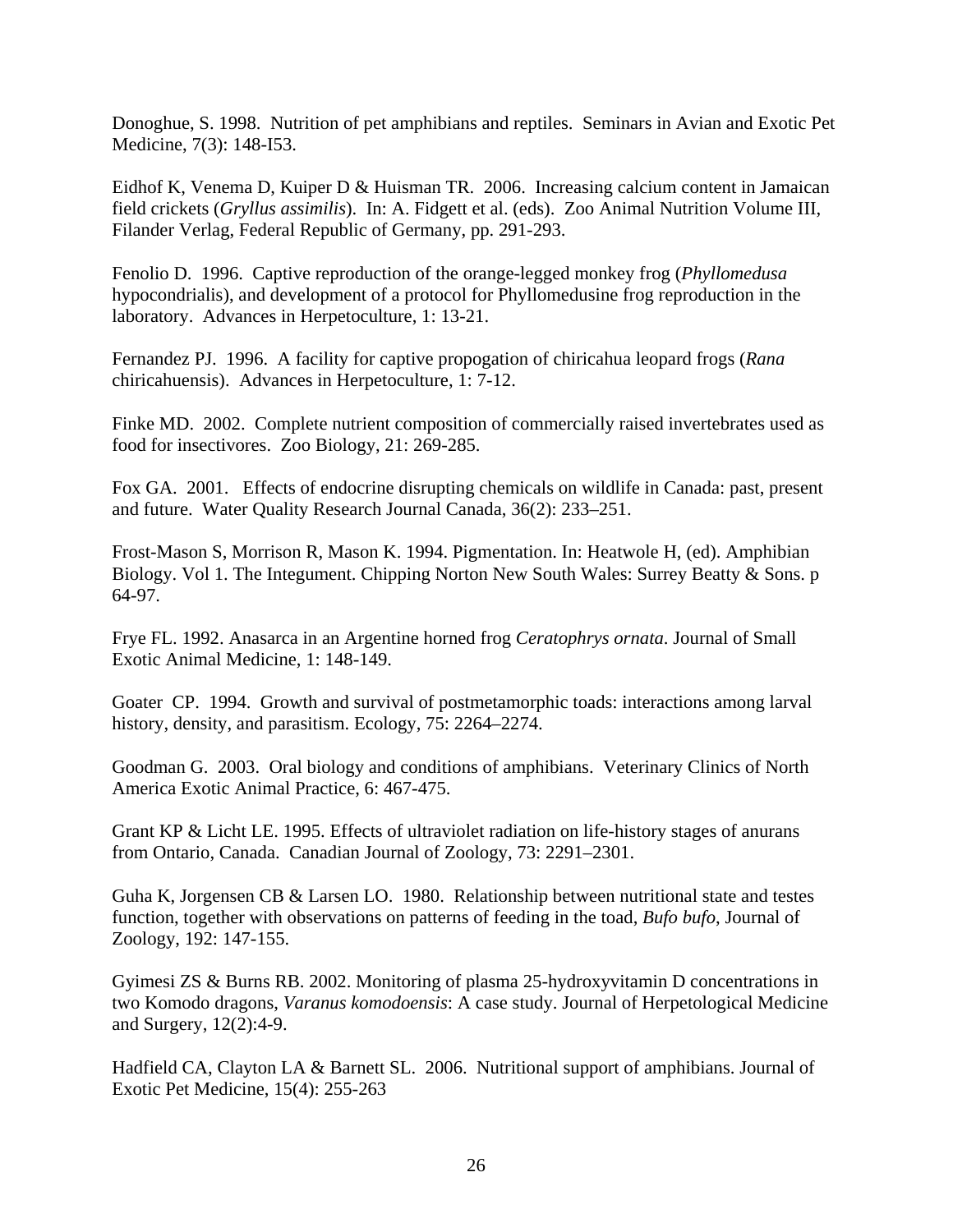Hakkinen J, Pasanen S & Kukkonen JVK. 2001. The effects of solar UV-B radiation on embryonic mortality and development in three boreal anurans (*Rana temporaria*, *Rana arvalis* and *Bufo bufo*). Chemosphere, 44: 441–446.

Han BA, Kats LB, Pommerening RC, Ferrer RP, Murry-Ewers M & Blaustein AR. 2007. Behavioral avoidance of ultraviolet-B radiation by two species of Neotropical poison-dart frogs. Biotropica, 39(3): 433-435.

Hofer R & Mokri C. 2000. Photoprotection in tadpoles of the common frog, *Rana temporaria*. Journal of Photochemistry and Photobiology B: Biology, 59: 48–53.

Hopkins WA, Congdon J & Ray JK. 2000. Incidence and impact of axial malformations in larval Bullfrogs (*Rana catesbeiana*) developing in sites polluted by a coal-burning power plant. Environmental Toxicology and Chemistry, 19: 862–868.

Huang C, Liang M. & Kam Y. 2003. The fatty acid composition of oophagous tadpoles (*Chirixalus eiffingeri*) fed conspecific or chicken egg yolk. Comparative Biochemistry and Physiology Part A, 135: 329–336.

Jiang S & Claussen DL. 1994. Thermal influence on metabolic rates and a bioenergetic budget for Notophthalamus viridescens from southwestern Massachusetts. Comp. Biochemistry and Physiology, 109A: 1059– 1065.

Keller CB & Shilton CM. 2002. The amphibian eye. Veterinary Clinics Exotic Animal Practice, 5: 261-274.

Kingsbury DL & Fenwick JC. 1989. The effect of eel calcitonin on calcium influx and plasma ion levels in axolotls, *Ambystoma mexicanum*. General and Comparative Endocrinology, 75: 135–138.

Kupfer A, Mu¨ller H, Antoniazzi MM, Jared C, Greven H, Nussbaum RA & Wilkinson M. 2006. Parental investment by skin feeding in a caecilian amphibian Nature, 440:13.

Laming PR & Cairns C. 1998. Effects of food, glucose, and water ingestion on feeding activity in the toad (*Bufo bufo*), Behavioral Neuroscience, 112: 1266-1272.

Langhelle A, Lindell MJ & Nystrom P. 1999. Effects of ultraviolet radiation on amphibian embryonic and larval development. Journal of Herpetology, 33: 449–456.

Lesser MP, Turtle SL, Farrell JH & Walker CW. 2001. Exposure to ultraviolet radiation (290– 400 nm) causes oxidative stress, DNA damage, and expression of p53/p73 in laboratory experiments on embryos of the spotted salamander. Physiological and Biochemical Zoology, 74: 733–741.

Liang M, Huang C & Kam Y. 2002. Effects of intermittent feeding on the growth of oophagous (*Chirixalus eiffingeri)* and herbivorous (*Chirixalus idiootocus*) tadpoles from Taiwan.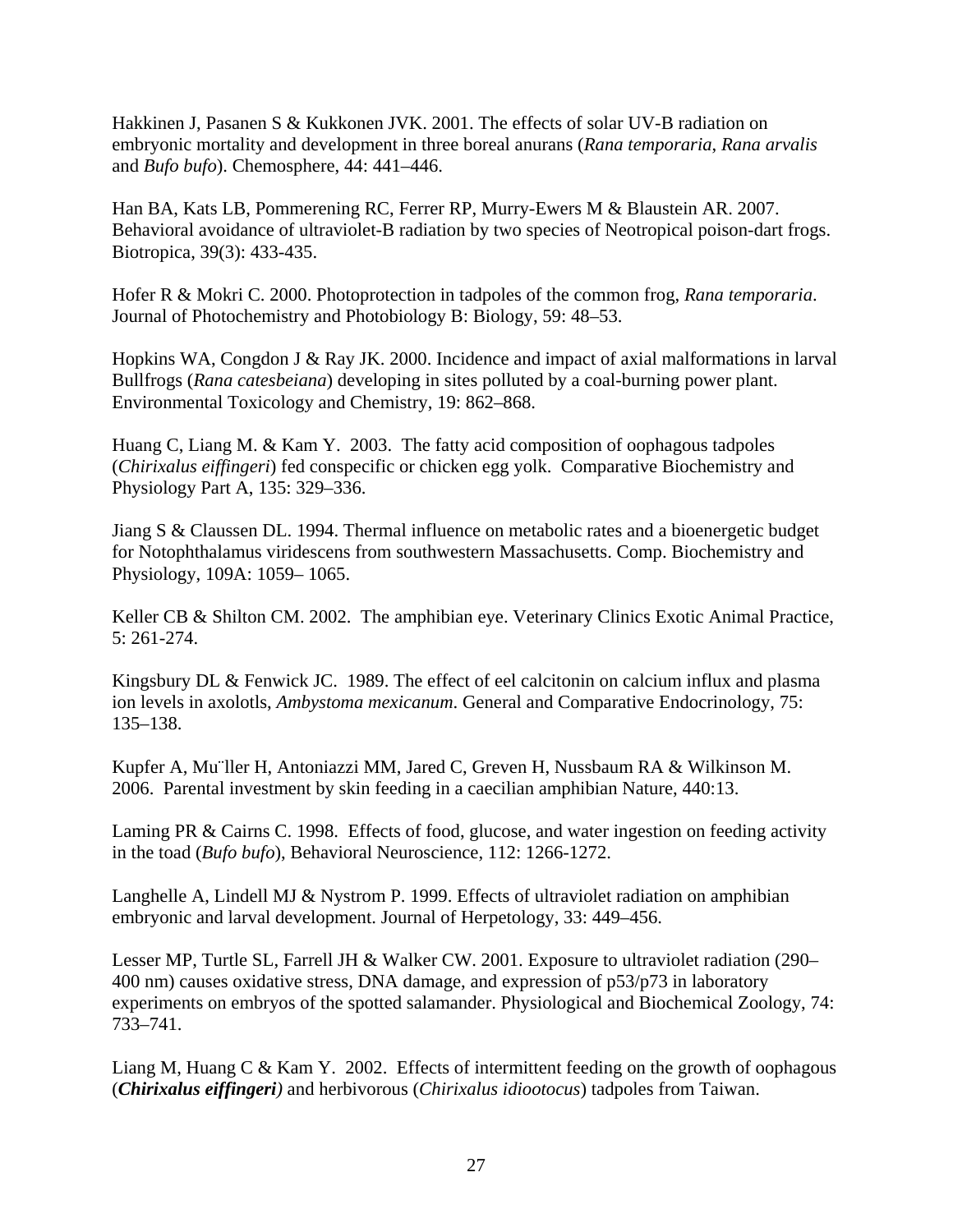Licht LE. 2003 Shedding light on ultraviolet radiation and amphibian embryos. BioScience, 53(6): 551-561.

Lizana M & Pedraza EM. 1998. The effects of UV-B radiation on toad mortality in mountainous areas of central Spain. Conservation Biology, 12: 703–707.

Long LE, Saylor LS & Soulé ME. 1995. A pH/UV-B synergism in amphibians. Conservation Biology, 9: 1301–1303.

Mahani RD & Johnson JR. 2007. Diet of the gray treefrog (*Hyla versicolor*) in relation to foraging site location. Journal of Herpetology, 41(1): 16–23.

Marco A, Quilchano C & Blaustein AR. 1999. Sensitivity to nitrate and nitrite in pond-breeding amphibians from the Pacific Northwest. Environmental Toxicology and Chemistry, 18:2836- 2839.

McCallum ML & Trauth SE. 2007. Physiological trade-offs between immunity and reproduction in the Northern cricket frog (*Acris crepitans*). Herpetologica, 63(3): 269–274.

McDiarmid RW & Altig R, (eds). 1999. Tadpoles: The Biology of Anuran Larvae. Chicago: University of Chicago Press.

McRobert SP. 2003. Methodologies for the Care, Maintenance, and Breeding of Tropical Poison Frogs. Journal of Applied Animal Welfare Science, 6(2): 95-102.

McWilliams DA. 2005. Nutritional Research on Calcium Homeostasis I: Lizards (with recommendations). International Zoo Yearbook, 39: 69-77.

McWilliams DA. 2005. Nutritional Research on Calcium Homeostasis II: Freshwater Turtles (with recommendations).International Zoo Yearbook, 39: 77-85.

Mitchell NJ. 2001. The energetics of endotrophic development in the frog *Geocrinia vitellina* (Anura: Myobatrachinae). Physiological and Biochemical Zoology, 74(6): 832-842.

Modzelewski EH & Cully DD. 1974. Growth response of the bullfrog *Rana catesbeiana* fed various live foods, Herpetologica, 30: 396-405.

Nicieza AG. 2000. Interacting effects of predation risk and food availability on larval anuran behaviour and development. Oecologia, 123: 497–505.

Ogura C, Sasayama Y., Ikadai H & Yoshizawa H. 1975. Changes in calcium concentrations of serum and coelomic fluid of the bullfrog, *Rana catesbeiana*, during larval development and metamorphosis. Development and Growth Differentials, 17: 71–75.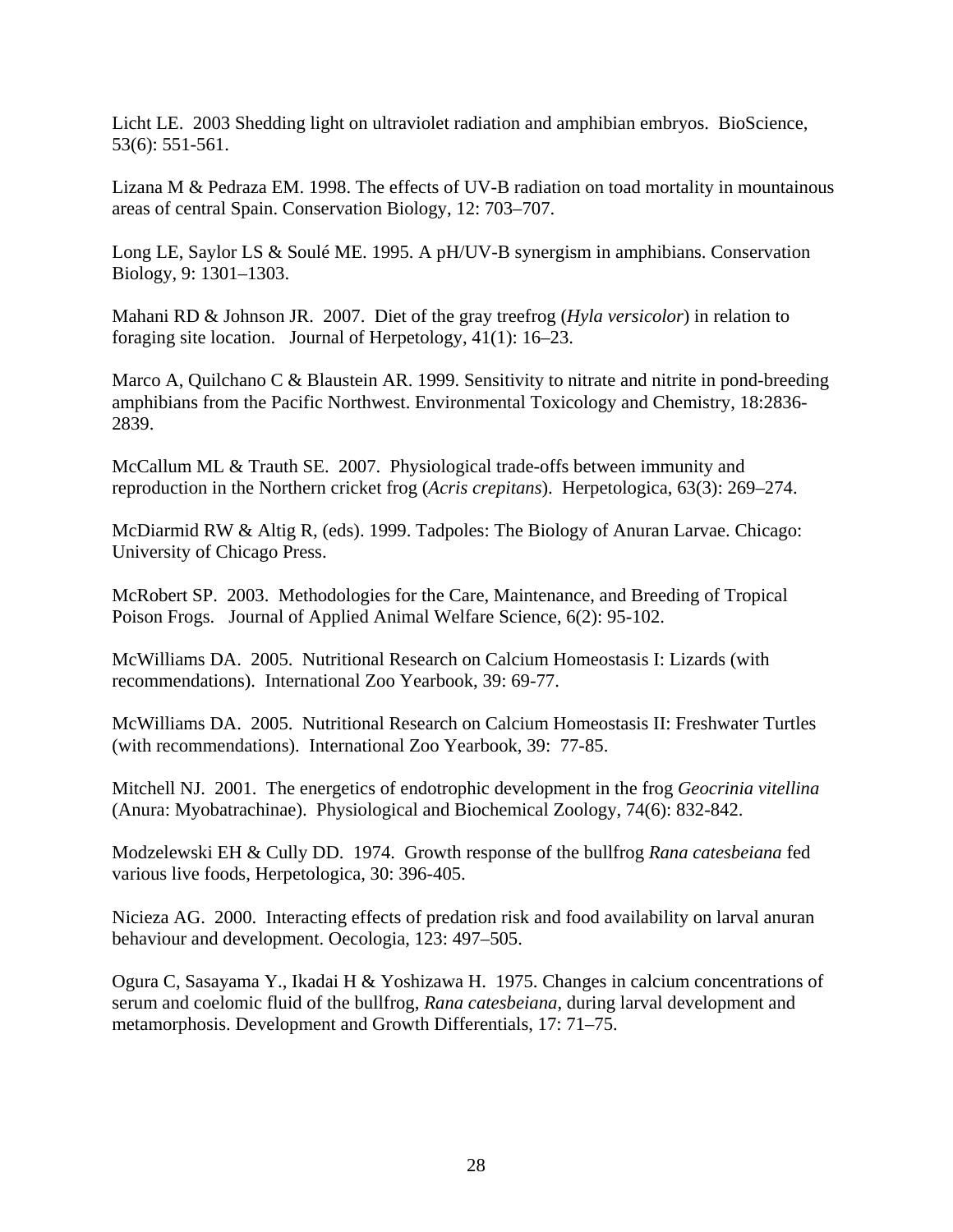Oshima H, Miyazaki R, Ohe Y, Hayashi H, Kawamura K & Kikuyama S. 2002. Isolation and sequence of a novel amphibian pancreatic chitanase. Comparative Biochemistry and Physiology Part B: Biochemistry and Molecular Biology, 132(2): 381-388.

Pahkala M, Laurila A & Meril¨a, J. 2001. Carry-over effects of ultraviolet-B radiation on larval fitness in *Rana temporaria*. Proceedings of the Royal Society of London, B Biological Science, 268: 1699–1706.

Pahkala M, Merila J, Ots I. & Laurila A. 2003. Effects of ultraviolet-B radiation on metamorphic traits in the common frog *Rana temporaria*. Journal of Zoology, London, 259: 57– 62 .

Pessier AP, Roberts DR & Linn M. 2002. 'Short tongue syndrome,' lingual squamous metaplasia, and suspected hypovitaminosis A in captive Wyoming toads, *Bufo baxteri*. Proceedings, 9th Annual Meeting of the Association of Reptilian and Amphibian Veterinarians. Reno, NV pp. 151-153.

Pessier AP, Linn M, Garner MM, Raymond JT, Dierenfeld ES & Graffam W. 2005. Suspected hypovitaminosis A in captive toads (*Bufo spp*.). Proceedings of the AAZV AAWV AZAA/NAG Joint Conference held in Omaha, NE, October 14-21, 2005. p 57.

Pilkington JB  $\&$  Simkiss K. (1966). The mobilization of the calcium carbonate deposits in the endolymphatic sacs of metamorphosing frogs. Journal of Experimental Biology, 45: 329–341.

Pough FH. 2007. Amphibian biology and husbandry. ILAR Journal, 48(3): 202-214.

Reeder WG. 1964. The digestive system, Moore JA, (ed). Physiology of the Amphibia. Academic Press, New York, NY. pp. 99-149.

Robertson D. 1977. The annual pattern of plasma calcium in the frog and the seasonal effect of ultimobranchialectomy and parathyroidectomy. General and Comparative Endocrinology, 33: 336–343.

Robertson DR. 1975. Effects of the ultimobranchial and parathyroid glands and vitamins  $D_2$ ,  $D_3$ and dihydrotachysterol<sub>2</sub> on blood calcium and intestinal calcium transport in the frog. Endocrinology, 96: 934–940.

Robertson DR. 1976. Diurnal and lunar periodicity of intestinal calcium transport and plasma calcium in the frog *Rana pipiens*. Comparative Biochemistry and Physiology, 54A: 225–231.

Sasayama Y & CLARK NB. 1984. Renal handling of phosphate, calcium, sodium and potassium in intact and parathyroidectomized *Rana pipiens*. Journal of Experimental Zoology, 299: 197–203.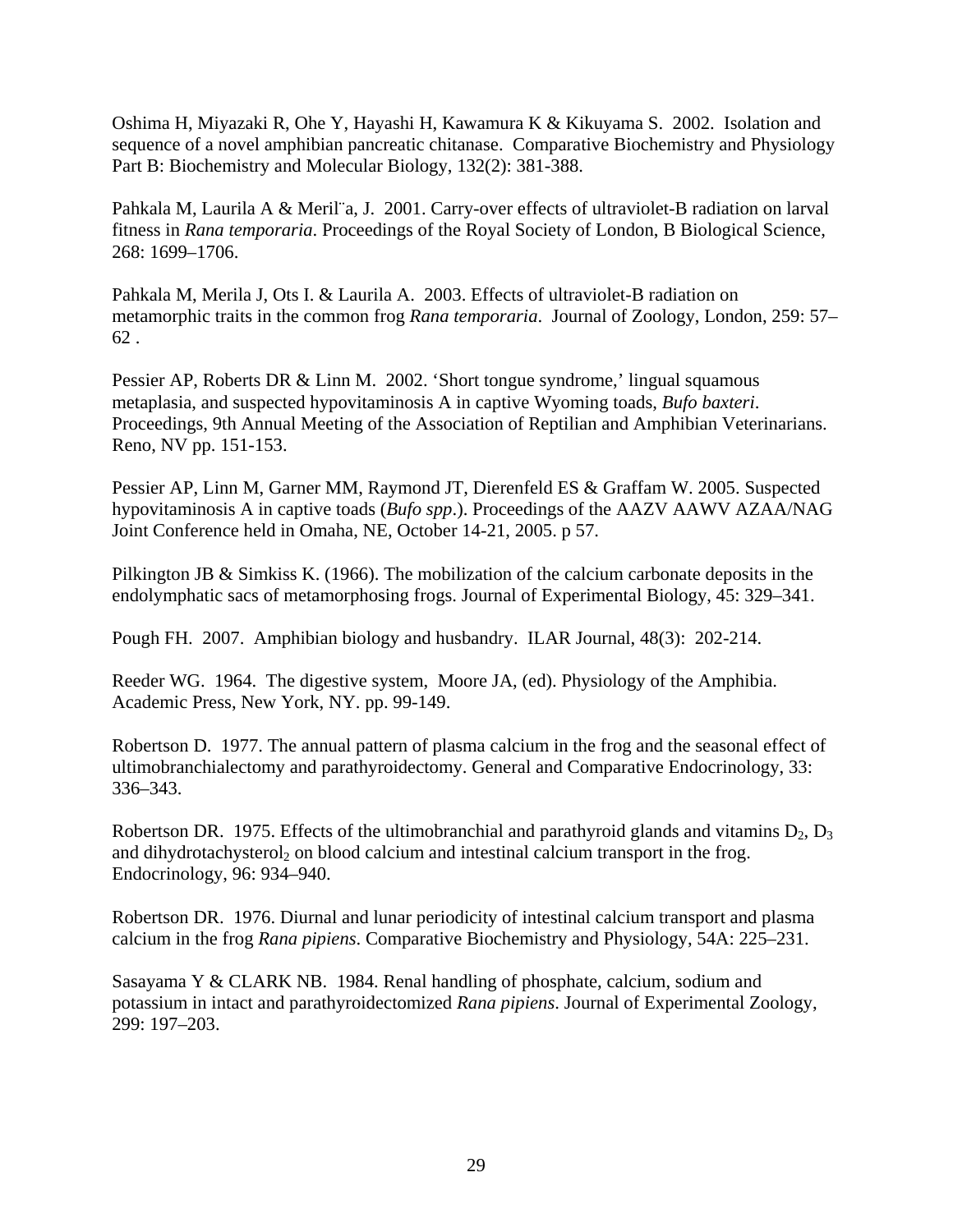Schairer ML, Dierenfeld ES & Fitzpatrick MP. 1998. Nutrient composition of whole green frogs, *Rana clamitans* and southern toads, *Bufo terrestris*. Journal of the Association of Reptilian and Amphibian Veterinarians, 8(3): 17-20.

Scott DE. 1994. The effect of larval density on adult demographic traits in *Ambystoma opacum*. Ecology, 75: 1383–1396.

Secor SM. 2005. Physiological responses to feeding, fasting and estivation for anurans. Journal of Experimental Biology, 208: 2595-2608.

Shilton CM, Crawshaw GJ, Keller CB & Connelly PW. 2001. Corneal lipid deposition in Cuban tree frogs (*Osteopilus septentrionalis*) and its relationship to serum lipids: An experimental study. Journal of Zoo and Wildlife Medicine, 32: 305-319.

Silva HR, Britto-Pereira MC & Caramaschi U. 1989. Frugivory and seed dispersal by *Hyla truncata*, a neotropical tree-frog. Copeia, 3: 785-794.

Sobotka JM & Rahwan RW. 1994. Lethal effect of latex gloves on *Xenopus laevis* tadpoles. Journal of Pharmacology and Toxicological Methods, 31:59.

Stiffler DF. 1991. Partitioning of acid–base regulation between renal and extrarenal sites in the adult, terrestrial stage of the salamander *Ambystoma tigrinum* during respiratory acidosis. Journal of Experimental Biology, 157: 47–62.

Stiffler DF. 1993. Amphibian calcium metabolism. Journal of Experimental Biology, 184: 47– 61

Uchiyama M. 1980. Hypocalcemic factor in the ultimobranchial gland of the newt, *Cynops pyrrhogaster*. Comparative Biochemistry and Physiology, 66A: 331–334.

Ussing HH. 1949. The active ion transport through the isolated frog skin in the light of tracer studies. Actaphysiologica. Scandinavia, 17:1-37.

Van Sluys M, Schittini GM, Marra RV, Azevedo ARM, Vicente JJ & Vrcibradic D. 2006. Body size, diet and endoparasites of the microhylid frog *Chiasmocleis capixaba* in an Atlantic Forest area of southern Bahia state, Brazil. Brazilian Journal of Biology, 66(1A): 167-173.

Whitaker BR. 2001. Reproduction. In: Wright KM, Whitaker BR, eds. Amphibian Medicine and Captive Husbandry. Malabar FL: Krieger Publishing Company. P 285-307.

Wittle LW & DENT JN. 1979. Effects of parathyroid extract on levels of calcium and phosphate in the blood and urine of the red-spotted newt. General and Comparative Endocrinology, 37: 428–439.

Wright ML. 2002. Melatonin, diel rhythms, and metamorphosis in anuran amphibians. General and Comparative Endocrinology, 126: 251-254.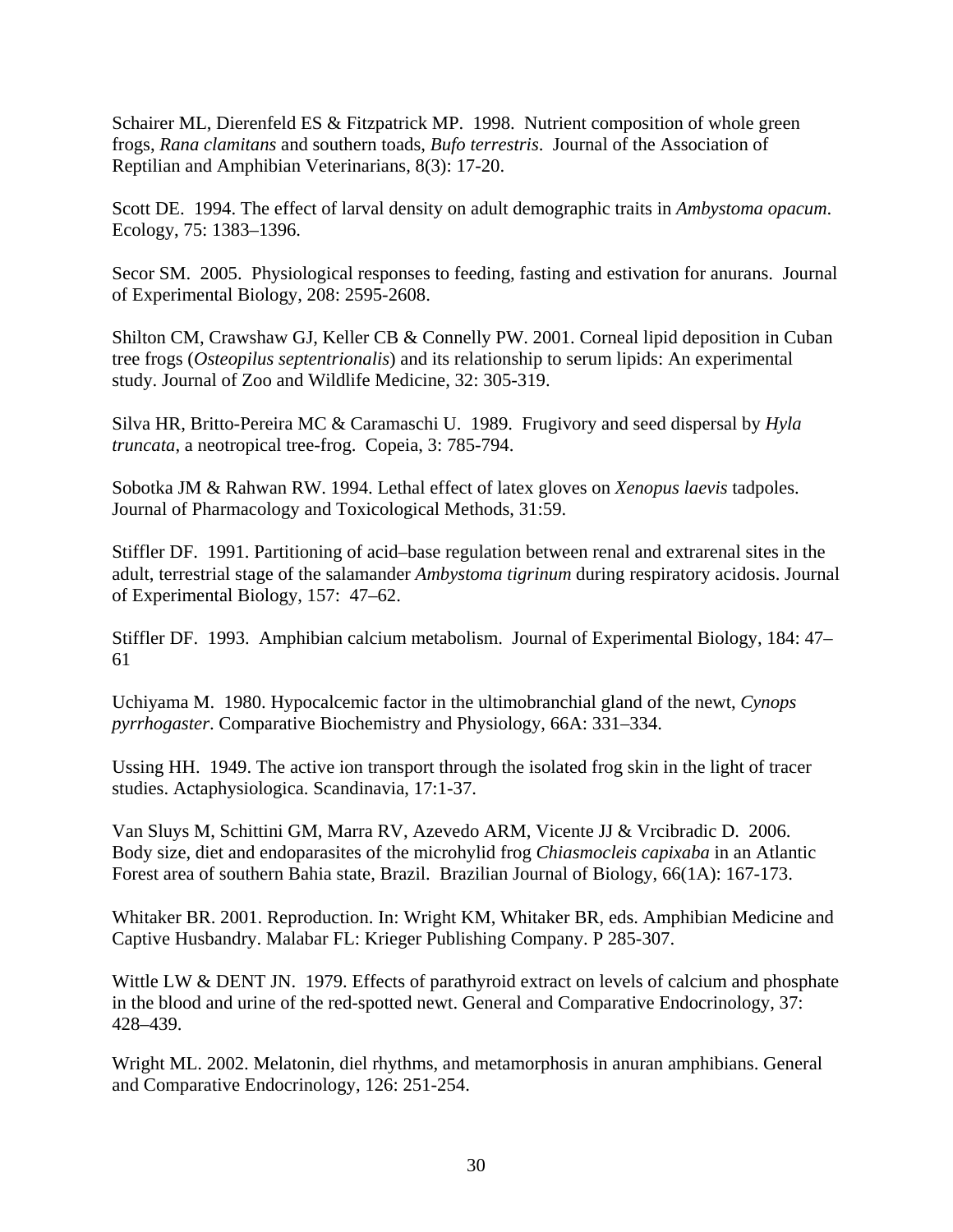Wright KM & Whitaker BR. 2001. Nutritional disorders. In: Wright KM & Whitaker BR, (eds). Amphibian Medicine and Captive Husbandry. Malabar FL: Krieger Publishing Company. P 73- 87.

Wright KM. 2006. Overview of amphibian medicine. In: Mader DR, ed. Reptile Medicine and Surgery. 2<sup>nd</sup> ed. St. Louis: Saunders, Elsevier. P 941-971

Yoshimi DH, Payne DA & Slavens FL. 1996. Maintenance and captive breeding of the Solomon Islands leaf frog (*Ceratobatrachus* guentheri). Advances in Herpetoculture, 1: 23-32.

Zapata V, Greco LL & Rodriquez EM. 2001. Effect of copper on hatching and development of larvae of the estuarine crab *Chasmagnathus granulata* (Decopoda, Brachyura). Environmental Toxicology and Chemistry, 20:1579–183.

Zug GR. 2001. Amphibians. In: Vitt LJ & Caldwell J (eds.) Herpetology: An Introductory Biology of Amphibians and Reptiles, (2001), Academic Press, San Diego, CA. pp. 3-41.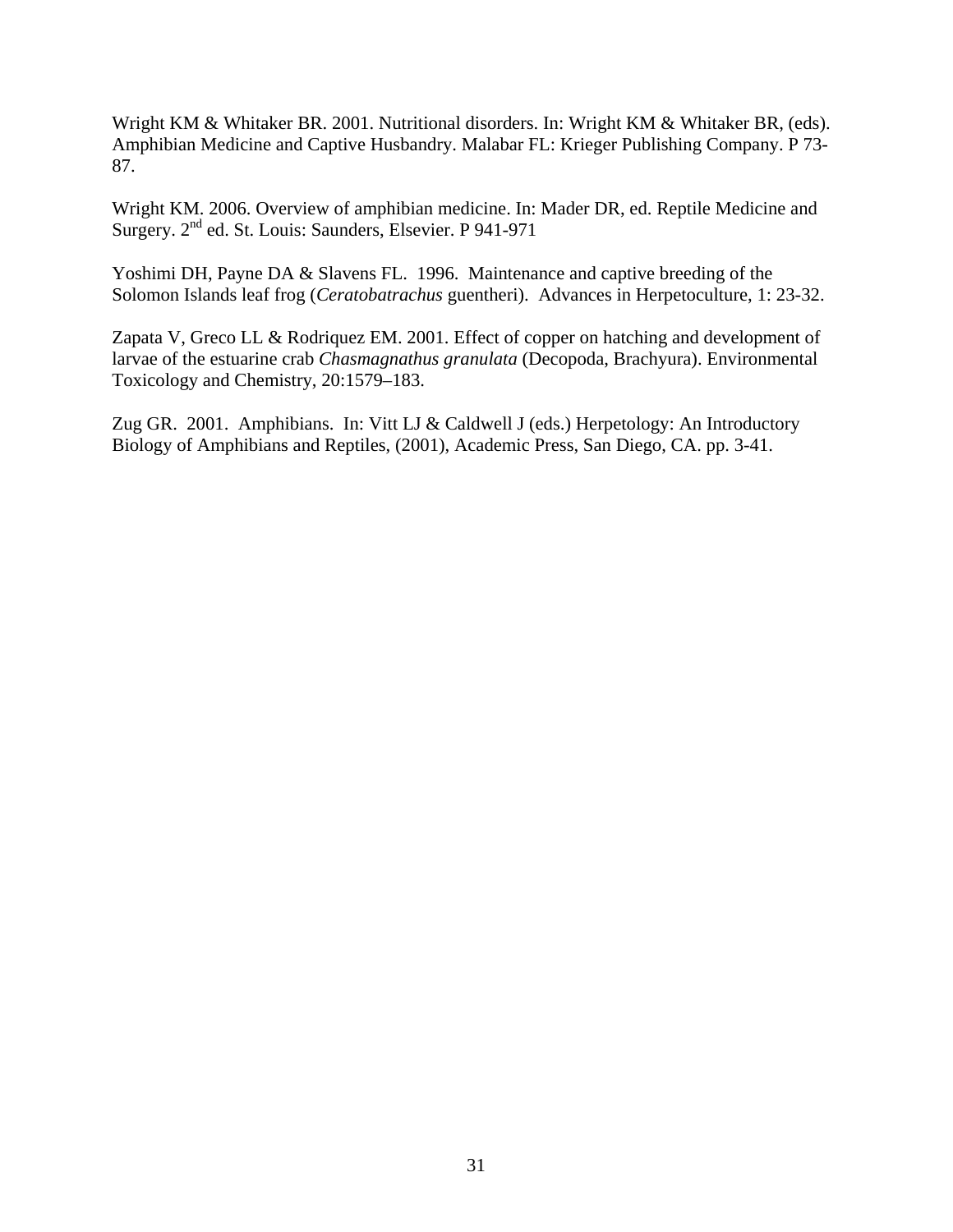# **Appendix A**

| <b>Prey Species</b>                           | %Water         | <b>Crude</b>            | <b>Crude</b>      | Ash %                 | <b>Gross</b>             |
|-----------------------------------------------|----------------|-------------------------|-------------------|-----------------------|--------------------------|
|                                               |                | protein %               | Fat %             |                       | <b>Energy</b>            |
|                                               |                |                         |                   |                       | Kcal/g                   |
| <b>Black worm</b>                             | $81.6^3$       | $47.8^{3}$              | $20.1^3$          | $0.7^{3}$             | $5.57^{3}$               |
| (Tubifex sp)                                  |                |                         |                   |                       |                          |
| <b>Blood worm</b>                             | $90.1^3$       | $52.8^3$                | $9.7^{3}$         | $4.5^3$               |                          |
| (Chironomus sp)                               |                |                         |                   |                       |                          |
| Cockroach                                     | $61.3^{3}$     | $53.9^{3}$              | $28.4^{3}$        | $3.3^{3}$             | $6.07^{3}$               |
| (Periplaneta Americana)                       |                |                         |                   |                       |                          |
| Cricket pinhead (nymph)                       | $77.0^{4}$     | $15.4^{4}$              | $3.3^{4}$         | $1.1^4$               | $1.0^{4}$                |
| (Acheta domestica)<br><b>Cricket adult</b>    | $73.2^2$       | $64.3^{2}$              | $22.8^2$          |                       |                          |
| (Acheta domestica)                            |                |                         |                   |                       |                          |
|                                               | $69.0^3$       | $\frac{64.9^3}{65.2^3}$ | $13.8^{3}$        | $\frac{5.7^3}{9.8^3}$ | $\frac{5.3^3}{5.4^3}$    |
| Cricket adult - hi Ca diet                    | $69.7^{3}$     |                         | $12.6^3$          |                       |                          |
| (Acheta domestica)                            |                | $62.2^3$                |                   |                       |                          |
| <b>Earthworm</b><br>(Allolobophora calignosa) | $80.0^{3}$     |                         | $17.7^{3}$        | $5.0^{3}$             | $4.65^{3}$               |
| Fruit fly (Drosophila melanogaster)           | $70.4^3$       | $70.1^3$                | $12.6^3$          | $4.5^{3}$             | $5.12^{3}$               |
| Fruit fly larvae (Drosophila melanogaster)    | $78.8^{3}$     | $40.3^{3}$              | $29.4^{3}$        | $9.8^{3}$             | $5.57^{3}$               |
| Fruit fly pupae (Drosophila melanogaster)     | $67.6^3$       | $52.1^3$                | $10.5^3$          | $14.1^3$              | $4.84^{3}$               |
|                                               |                |                         |                   |                       |                          |
| Locust - grass diet<br>(Locusta migratoria)   | $40.5^2$       | $52.7^{2}$              | $32.6^2$          |                       |                          |
| <b>Mealworm</b>                               | $62.9^{2}$     | $51.8^{2}$              | $31.1^2$          |                       | $\overline{\phantom{0}}$ |
| (Tenebrio molitor)                            |                |                         |                   |                       |                          |
| <b>Mouse neonate</b>                          |                | $64.2^1$                | 17.0 <sup>1</sup> | 9.7 <sup>1</sup>      | 4.87 <sup>1</sup>        |
| Mouse juvenile                                | $\blacksquare$ | 44.2 <sup>1</sup>       | 30.1 <sup>1</sup> | $8.\overline{5}^{1}$  | $6.65^{\bar{1}}$         |
| <b>Mouse adult</b>                            |                | $55.8^{1}$              | $23.6^{1}$        | 11.8 <sup>1</sup>     | $5.\overline{25^1}$      |
| Night crawler (Lumbricus terrestris)          | $83.7^{3}$     | $60.7^{3}$              | $4.4^{3}$         | $11.\overline{4}^{3}$ | $4.93^{3}$               |
| <b>Rat neonate</b>                            |                | $57.9^{1}$              | $23.7^{1}$        | $12.2^{\text{T}}$     | $5.30^{1}$               |
| Rat juvenile                                  |                | $56.1^1$                | $27.5^1$          | $14.8^{1}$            | $5.55^{1}$               |
| Rat adult                                     |                | $61.8^{1}$              | $32.6^{1}$        | $9.8^{1}$             | 6.37 <sup>1</sup>        |
| <b>Silkworm larvae</b>                        | $81.6^2$       | $53.0^2$                | $20.2^2$          |                       |                          |
| <b>Mulberry</b> diet                          |                |                         |                   |                       |                          |
| (Bombyx mori)                                 |                |                         |                   |                       |                          |
| <b>Silkworm larvae</b>                        | $82.7^{2}$     | $53.7^2$                | $8.1^2$           |                       |                          |
| (Bombyx mori)                                 |                |                         |                   |                       |                          |
| Water flea dry                                | $8.3^{3}$      | $55.2^3$                | $6.6^{3}$         | $10.8^{3}$            |                          |
| (Daphnia sp)                                  |                |                         |                   |                       |                          |
| Wax moth larvae<br>(Galleria mellonella)      | $61.9^{2}$     | $41.2^2$                | $51.4^2$          |                       |                          |
|                                               |                |                         |                   |                       |                          |

## **Table 3. Percent Water Content, Crude Protein, Crude Fat, Ash and Gross Energy of some Common Prey Species for Captive Amphibians**

**Note:** All nutrient levels % dry matter (DM)

Ash = total mineral content

<sup>&</sup>lt;sup>1</sup>Dierenfeld, Alcorn & Jacobsen, 2002<br><sup>2</sup>Dierenfeld & Fidgett, 2006

<sup>&</sup>lt;sup>3</sup>Bernard, 1997

<sup>4</sup> Finke, 2002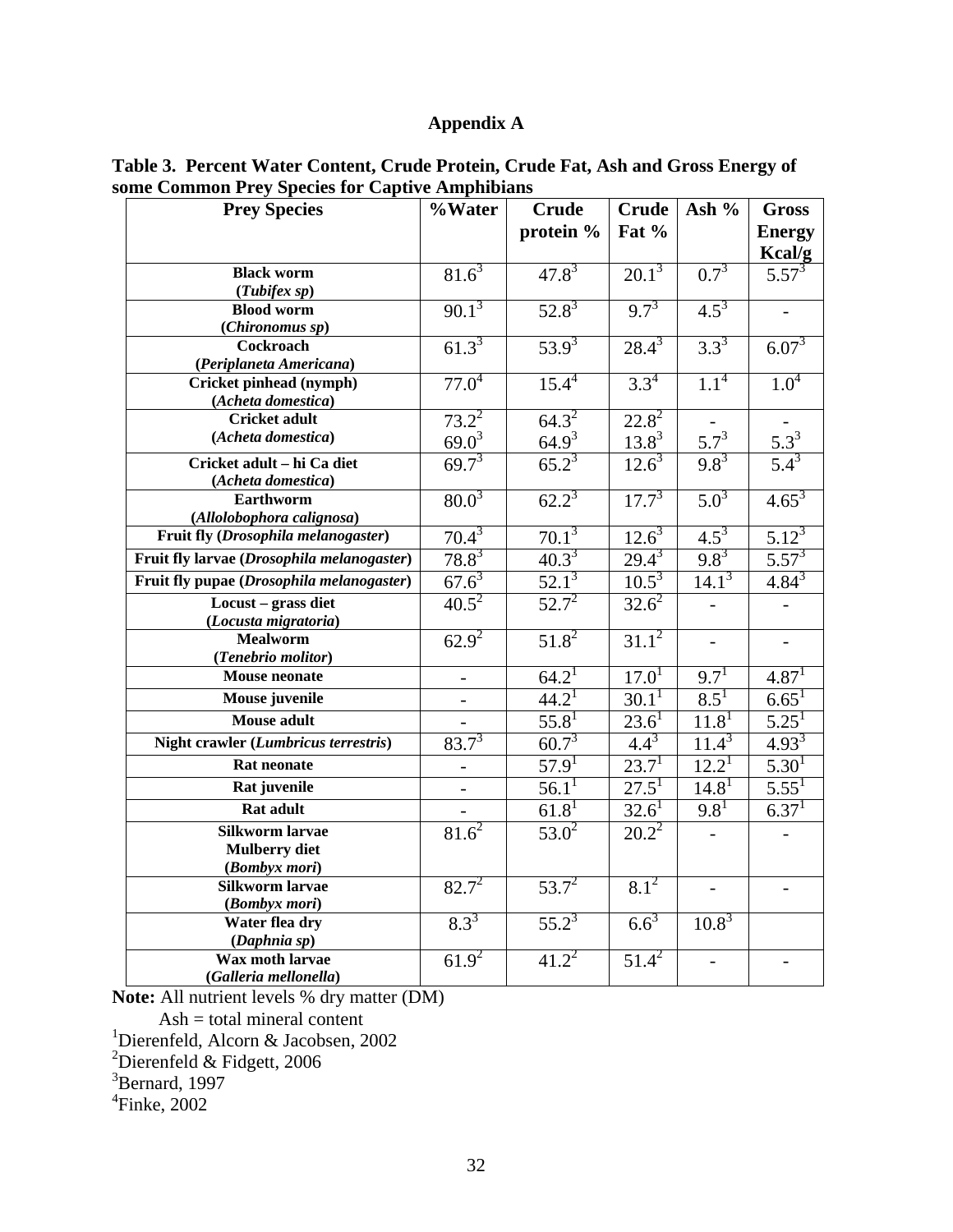# **Appendix B**

| <b>Prey Species</b>                        | % Water                      | Vitamin A               | <b>Vitamin E</b>  | Ca                | ${\bf P}$           |
|--------------------------------------------|------------------------------|-------------------------|-------------------|-------------------|---------------------|
|                                            |                              | IU/g                    | IU/g              | $\frac{1}{2}$     | $\frac{1}{2}$       |
| <b>Black worm</b>                          | $81.6^3$                     |                         |                   | $0.11^{3}$        | $0.85^{3}$          |
| (Tubifex sp)                               |                              |                         |                   |                   |                     |
| <b>Blood worm</b>                          | $90.1^{3}$                   |                         |                   | $0.38^{3}$        | $0.90^{3}$          |
| (Chironomus sp)                            |                              |                         |                   |                   |                     |
| Cockroach                                  | $61.3^{3}$                   |                         |                   | $0.20^{3}$        | $0.50^{3}$          |
| (Periplaneta Americana)                    |                              |                         |                   |                   |                     |
| Cricket pinhead (nymph)                    | $77.0^{4}$                   | $1.0^{4}$               | $0.01^{4}$        | $0.28^4$          | $2.5^4$             |
| (Acheta domestica)<br><b>Cricket adult</b> | $73.2^2$                     | $0.81^{2}$              | $0.08^{2}$        | $0.21^{2}$        | $1.42^{2}$          |
| (Acheta domestica)                         |                              |                         |                   |                   |                     |
| Cricket adult - hi Ca diet                 | $69.7^{3}$                   |                         |                   | $0.90^{3}$        | $0.92^{3}$          |
| (Acheta domestica)                         |                              |                         |                   |                   |                     |
| Earthworm                                  | $80.0^{3}$                   |                         |                   | $1.72^{3}$        | $0.90^{3}$          |
| (Allolobophora calignosa)                  |                              |                         |                   |                   |                     |
| Fruit fly (Drosophila melanogaster)        | $70.4^3$                     |                         |                   | $0.10^{3}$        | $1.05^3$            |
| Fruit fly larvae (Drosophila melanogaster) | $78.8^3$                     |                         |                   | $0.59^{3}$        | $2.30^{3}$          |
| Fruit fly pupae (Drosophila melanogaster)  | $67.6^3$                     |                         |                   | $0.77^{3}$        | $2.73^{3}$          |
| Locust - grass diet                        | $40.5^2$                     | $2.9^{2}$               | $18.9^{2}$        | $0.04^2$          | $0.43^{2}$          |
| (Locusta migratoria)                       |                              |                         |                   |                   |                     |
| <b>Mealworm</b>                            | $62.9^{2}$                   | $0.81^{2}$              | $0.03^{2}$        | $0.12^{2}$        | $1.42^2$            |
| (Tenebrio molitor)                         |                              |                         |                   |                   |                     |
| <b>Mouse neonate</b>                       | $\overline{\phantom{0}}$     | 35.53 <sup>1</sup>      | $0.05^{1}$        | 1.17 <sup>1</sup> |                     |
| Mouse juvenile                             | $\qquad \qquad \blacksquare$ | $30.88^{1}$             | 0.17 <sup>1</sup> | $1.47^{1}$        |                     |
| <b>Mouse adult</b>                         |                              | 578.27 <sup>1</sup>     | $0.10^{1}$        | 2.98 <sup>1</sup> | 1.72 <sup>1</sup>   |
| Night crawler (Lumbricus terrestris)       | $83.7^{3}$                   |                         |                   | $1.52^{3}$        | $0.96^{3}$          |
| <b>Rat neonate</b>                         |                              | 21.33 <sup>1</sup>      | $0.47^{1}$        | $1.85^1$          |                     |
| Rat juvenile                               |                              |                         |                   | 2.07 <sup>1</sup> |                     |
| <b>Rat adult</b>                           |                              | $\overline{151.38}^{1}$ | 0.14 <sup>1</sup> | $2.62^1$          | 1.48 <sup>1</sup>   |
| <b>Silkworm larvae</b>                     | $81.6^2$                     |                         | $0.47^{2}$        | $0.91^2$          | $0.75^2$            |
| <b>Mulberry diet</b>                       |                              |                         |                   |                   |                     |
| (Bombyx mori)                              |                              |                         |                   |                   |                     |
| <b>Silkworm larvae</b>                     | $82.7^{2}$                   | $.67^{2}$               | $0.004^2$         | $0.10^{2}$        | $1.\overline{37^2}$ |
| (Bombyx mori)                              |                              |                         |                   |                   |                     |
| Water flea dry                             | $8.3^{3}$                    |                         |                   | 0.10              | 1.17                |
| (Daphnia sp)                               |                              |                         |                   |                   |                     |
| <b>Wax moth larvae</b>                     | $61.9^{2}$                   | $0.15^2$                | $0.51^{2}$        | $0.06^{2}$        | $1.20^{2}$          |
| (Galleria mellonella)                      |                              |                         |                   |                   |                     |

## **Table 4. Percent Water Content, and Vitamin A, Vitamin E, Calcium (Ca) and Phosphorus (P) Levels of some Common Prey Species for Captive Amphibians**

**Note:** All nutrient levels % dry matter (DM)

 $Ca =$ calcium  $P =$ phosphorus

<sup>1</sup>Dierenfeld Alcorn & Jacobsen, 2002<br><sup>2</sup>Dierenfeld & Fidgett, 2006

<sup>3</sup>Bernard, 1997

4 Finke, 2002